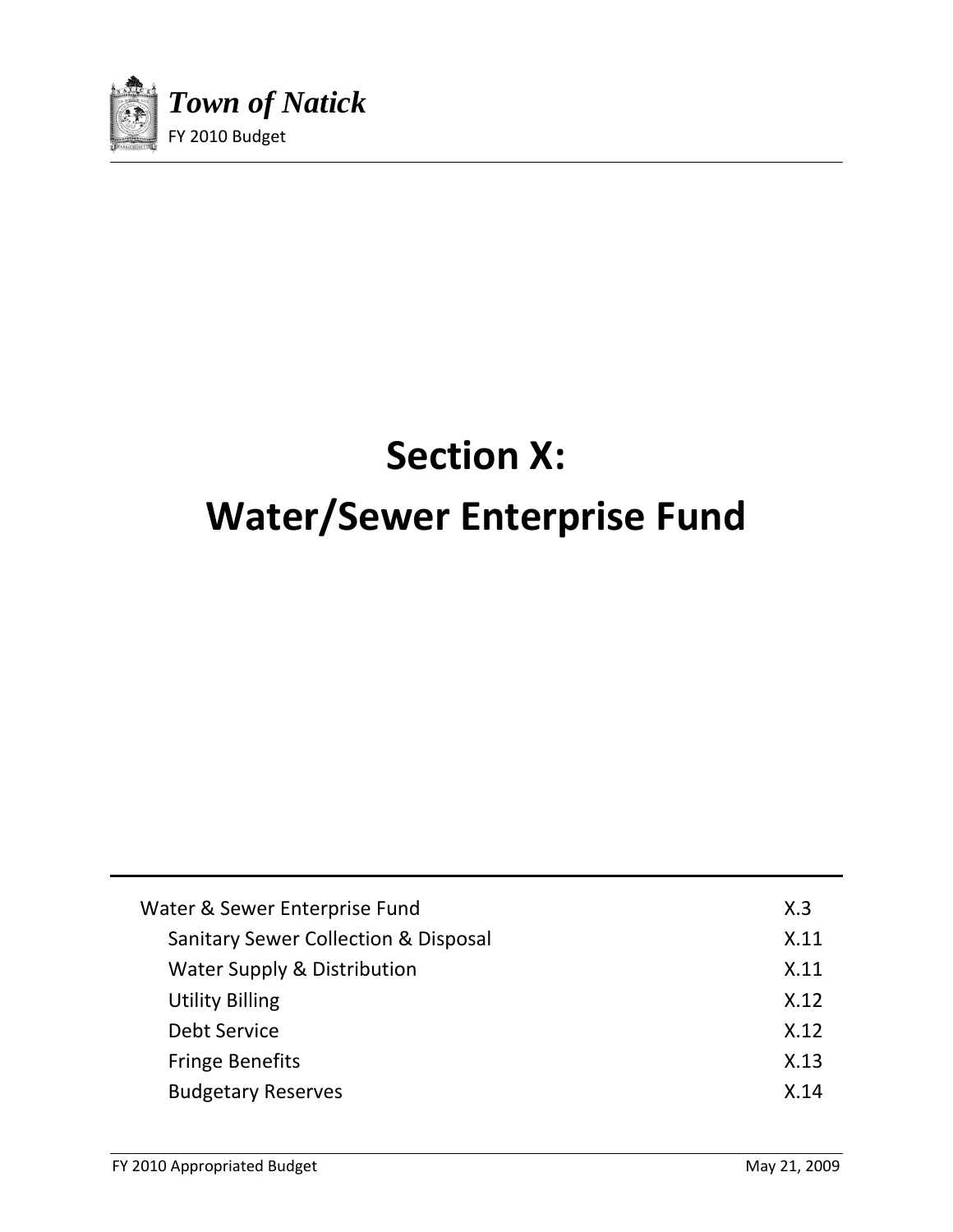

**This page left intentionally blank.**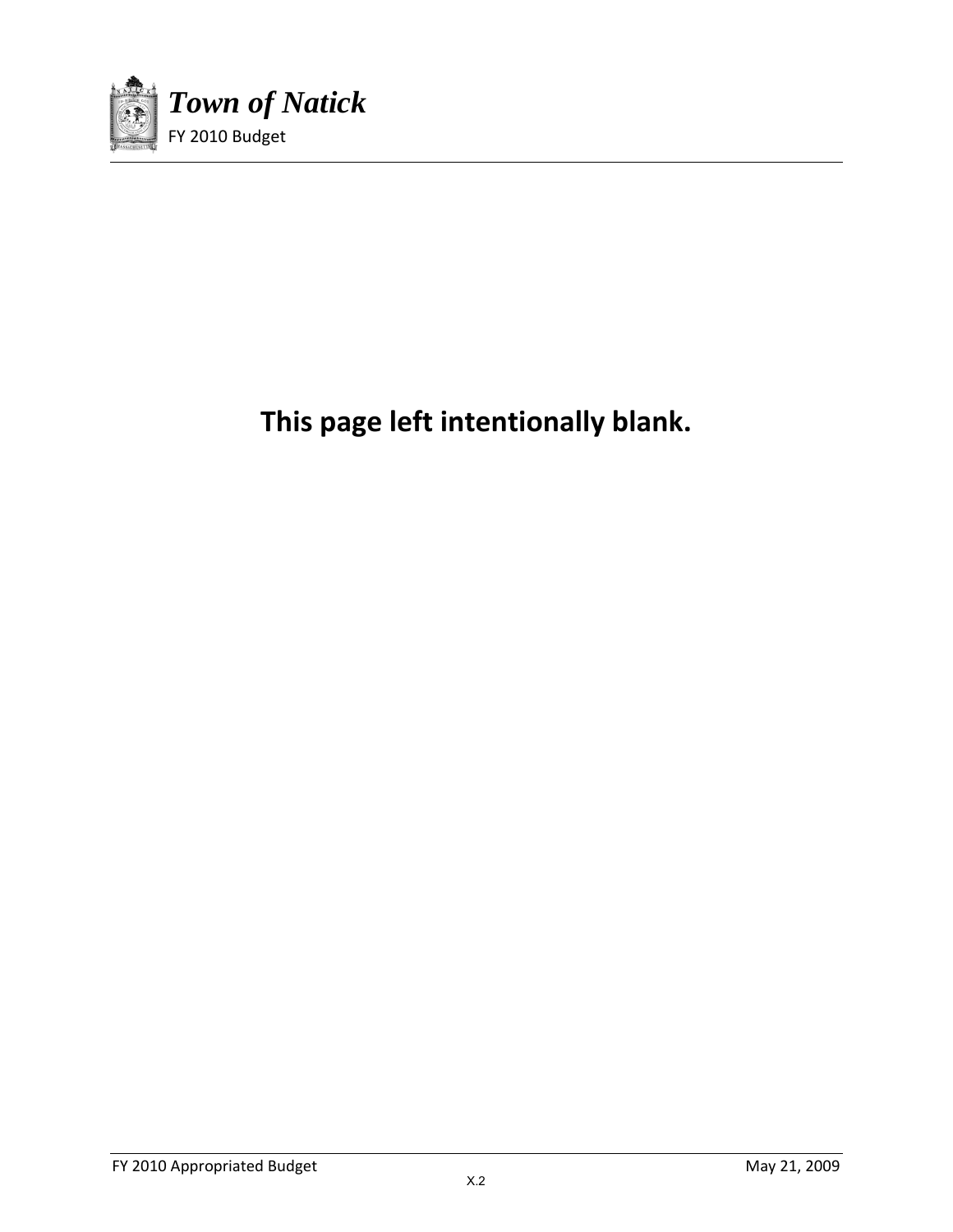

Home of Champions

#### Department: Water & Sewer

Enterprise Fund

## **Appropriation Summary Sewer Operations Operations2007 2008 2009 2010 Actual Actual Appropriated Appropriated \$ % Total Salaries 589,954 591,741 665,522 639,130 ‐26,392 ‐4.0% Total Operating Expenses 4,286,144 4,152,034 4,268,355 4,579,319 310,964 7.3% Total Sewer Operations 4,876,097 4,743,775 4,933,877 5,218,449 284,572 5.77% Water Operations 2009 vs. 2010 2007 2008 2009 2010 Actual Actual Appropriated Appropriated \$ % Total Salaries 844,798 853,948 902,255 910,191 7,936 0.9% Total Operating Expenses 887,233 795,733 1,027,800 1,103,200 75,400 7.3% Total Water Operations 1,732,031 1,649,681 1,930,055 2,013,391 83,336 4.32% 2009 vs. 2010 Utility Billing Operations 2007 2008 2009 2010 Actual Actual Appropriated Appropriated \$ % Total Salaries 83,294 87,649 96,562 98,582 2,020 2.1% Total Operating Expenses 125,530 143,467 120,700 120,700 0 0.0% Total Utility Billing Operations 208,824 231,116 217,262 219,282 2,020 0.93% 2009 vs. 2010 Employee Benefits 2007 2008 2009 2010 Actual Actual Appropriated Appropriated \$ % Total Employee Benefits 593,344 604,816 661,535 607,776 ‐53,759 ‐8.1% Total Employee Benefits 593,344 604,816 661,535 607,776 ‐53,759 ‐8.1% Debt Service 2009 vs. 2010 2007 2008 2009 2010** Actual **Actual Appropriated Appropriated**  $\begin{matrix} 5 & 1 \\ 2 & 3 \end{matrix}$ **Debt Service** Principal 1,248,735 1,314,051 1,629,665 1,777,370 147,705 9.1% Interest 498,350 574,341 634,898 637,682 2,784 0.4% **Total Debt Service 1,747,085 1,888,392 2,264,563 2,415,052 147,705 6.6% Total Debt Service 1,747,085 1,888,392 2,264,563 2,415,052 150,489 6.6% 2009 vs. 2010 Reserves 2007 2008 2009 2010 Actual Actual Appropriated Appropriated \$ % Total Reserve Fund 0 0 200,000 200,000 0 0.0% Total Reserve Fund 0 0 200,000 200,000 0 0.00% l & i d Total Water Sewer Enterprise Fund 9,157,382 9,117,781 10,207,292 10,673,950 466,658 4.57% 2009 vs. 2010**

**Indirects 2,350,634 2,379,592 2,546,345 2,506,416 ‐39,929 ‐1.57%**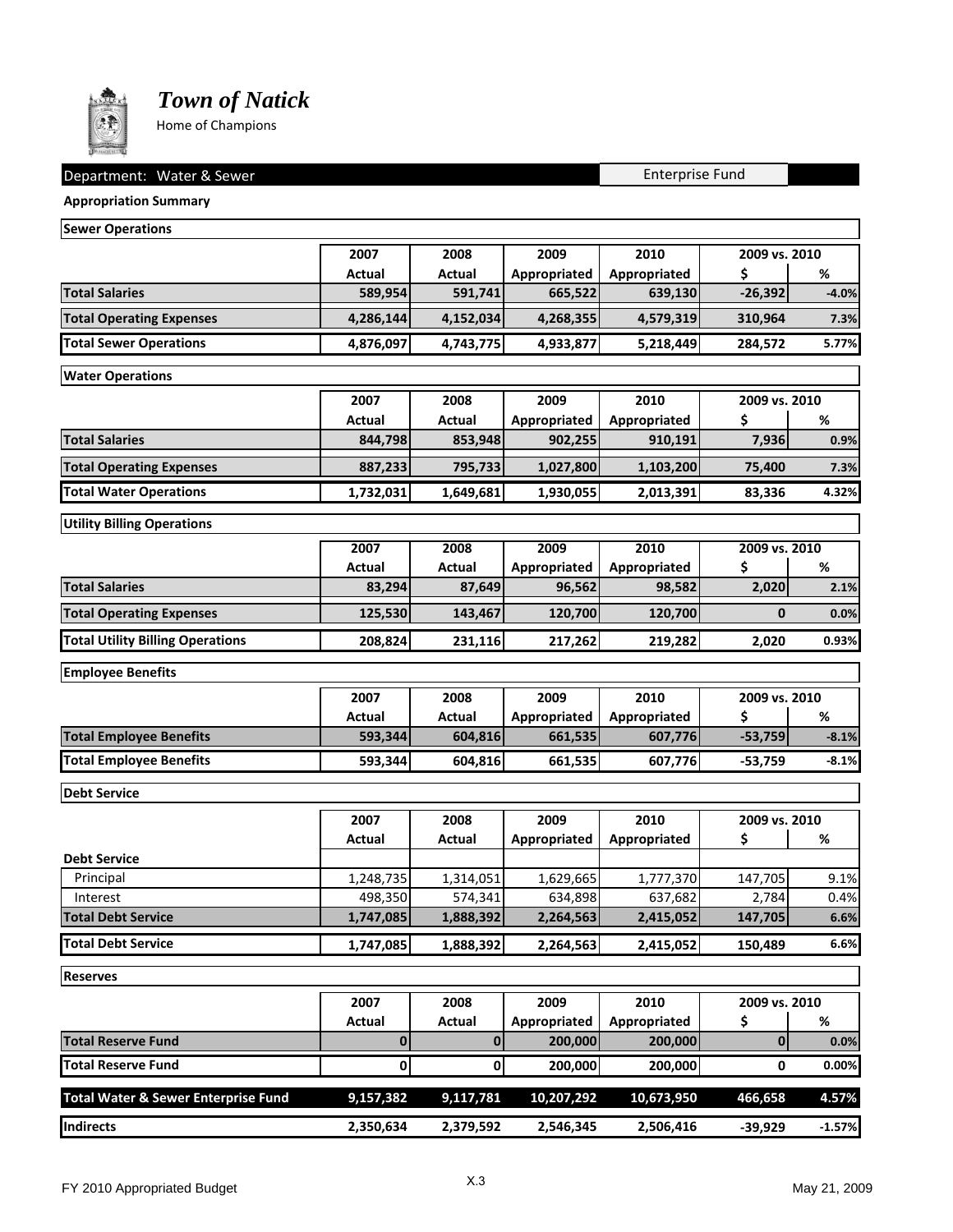

Home of Champions

Department: Water & Sewer

Enterprise Fund

## **Mission:**

## **Water & Sewer Operations:**

The mission of the Natick Department of Public Works is to maintain and improve in a cost-efficient manner the infrastructure, buildings, equipment, and recreational facilities of the Town and be ready and available to provide immediate and professional response to emergency situations.

The Department will provide safe and adequate drinking water and fire protection by maintaining and improving with available resources the water treatment plant, wells and water mains throughout town. The Department will also provide dependable and reliable trash collection and recycling services to the residents of the Town.

The Department will assist, support and cooperate with other Town departments, boards and commissions as well as other municipalities, State and Federal agencies in all relevant activities that promote and benefit the Town and the quality of life for the citizens of the Town.

## **Utility Billing Operations:**

The Utility Billing office is responsible for the billing and collecting of Water and Sewer activity. This includes uploading the usage files received from DPW on a monthly basis, recording the receivable due to the Town of Natick, printing and mailing of water/sewer invoices, and posting water/sewer cash receipts. Also process abatements, corrections, final billing for real estate sales and special billings for backfills, valve work, etc, and maintain the senior citizen account designations with the Assessor's Office. Finally, this department is also responsible for answering customer inquiries and problem research.

## **l Goals:**

## **Water & Sewer Operations:**

*‐Replace the 2" water main on Vermont Ave, Maine Ave, Massachusetts Ave, and Gannett Road with 8" D.I. water pipe*

*‐Replace the 20 year old or older water service lines on Oak Street and Pine Street.*

*‐Replace the valves on the H&T sand filters at the water treatment plant.*

*‐Start media replacement on the air strippers and pressure filters at the water treatment plant.*

*‐Upgrade SCADA software and hardware.*

*‐Install flow meters at elm bank wells.*

*‐Finish phase 5 water relining.*

## **Utility Billing Operations:**

## *Personnel Advancement*

*‐ Work with Personnel Director on customer service/team building*

*‐ Reconfigure Collector's Office personnel to facilitate better service*

*Enhance On‐line, Web, Computer Applications*

*‐ Work with DPW to add on‐line Geographic Information System (GIS) capabilities; create Executive Committee to enhance usability throughout organization*

*‐ Working with Information Technology department, work toward development of intranet Budget Process Improvements*

*‐ With DPW, consider alternatives to water billing system*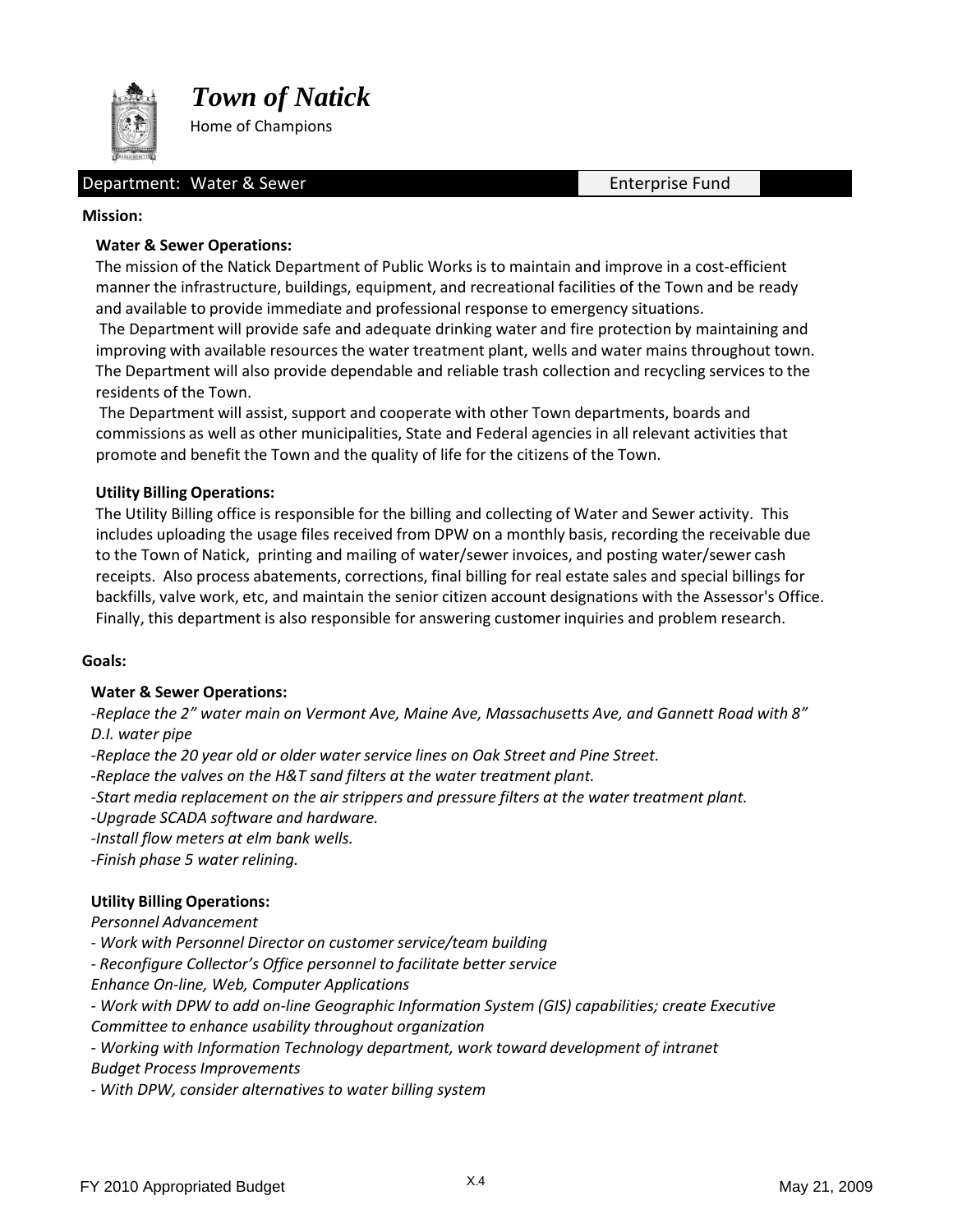

Home of Champions

## Department: Water & Sewer

Enterprise Fund

Goals (con't)

## **Utility Billing Operations:**

*Miscellaneous*

- *‐ Implement new water billing system including averaging for condos*
- *‐ Begin to assess opportunities for public information kiosk at Town Hall & Morse Institute Library*

Budget Overview:

## **The Water & Sewer Enterprise Fund has three divisions within it: Sanitary Sewer, Water & Utility Billing.**

## **Department of Public Works Sewer Division**

## **I. Main Purpose of the Department**

The Sewer Division operates and maintains over 131 miles of the sewer collection system and seeks to meet or exceed all federal and state mandates and guidelines governing the sewer collection system. The division monitors the town's thirty six sewer pump stations seven days a week. Personnel from this division are on call twenty four hours a day, seven days a week to respond to any sewer emergency.

## **II. Recent Developments**

- Completion of the Speen Street and Park Avenue sewer main projects
- Continuation of the sewer mains relining program
- Replacement of Grove Road and Jennings Pond Sewer Pump Station

## **III. Current Challenges**

- Implementation of the Infiltration and Inflow (I/I) study of the Town's sewer system
- Maintain program to alleviate chronic sewer back up areas
- Monitoring the sulfides in the sewer system
- Loss of Rate Reduction funding by the MWRA may impact MWRA rates.

## **IV. Significant Proposed Changes for the Upcoming Fiscal Year and the Budget Impact**

• Increase to Sewer Pump Station/Line Maintenance to reline problem sewer mains and to continue the Degreasing Program.

- Increase of utility costs
- Fieldstone Lane and Crescent Street sewer pump station renovations
- **V. On the Horizon**

• Coordination of the water and sewer line expansion and rehabilitation with the Natick Mall and Chrysler Road Housing Development

## **Department of Public Works Water Division**

## **I. Main Purpose of the Department**

The Water Division operates and maintains the Town's water wells and water treatment plant. It provides safe and potable drinking water throughout the 152 miles of distribution mains throughout Town. The Division is responsible for water meter calibration, reading over 12,500 meters, and the installation, inspection and testing of backflow prevention devices. In addition, the Division is responsible for water quality testing on a weekly basis, the testing and maintenance of 1,400 fire hydrants and the repair of water leaks. Personnel from this Division are on-call twenty four hours a day, seven days a week to respond to any water emergency.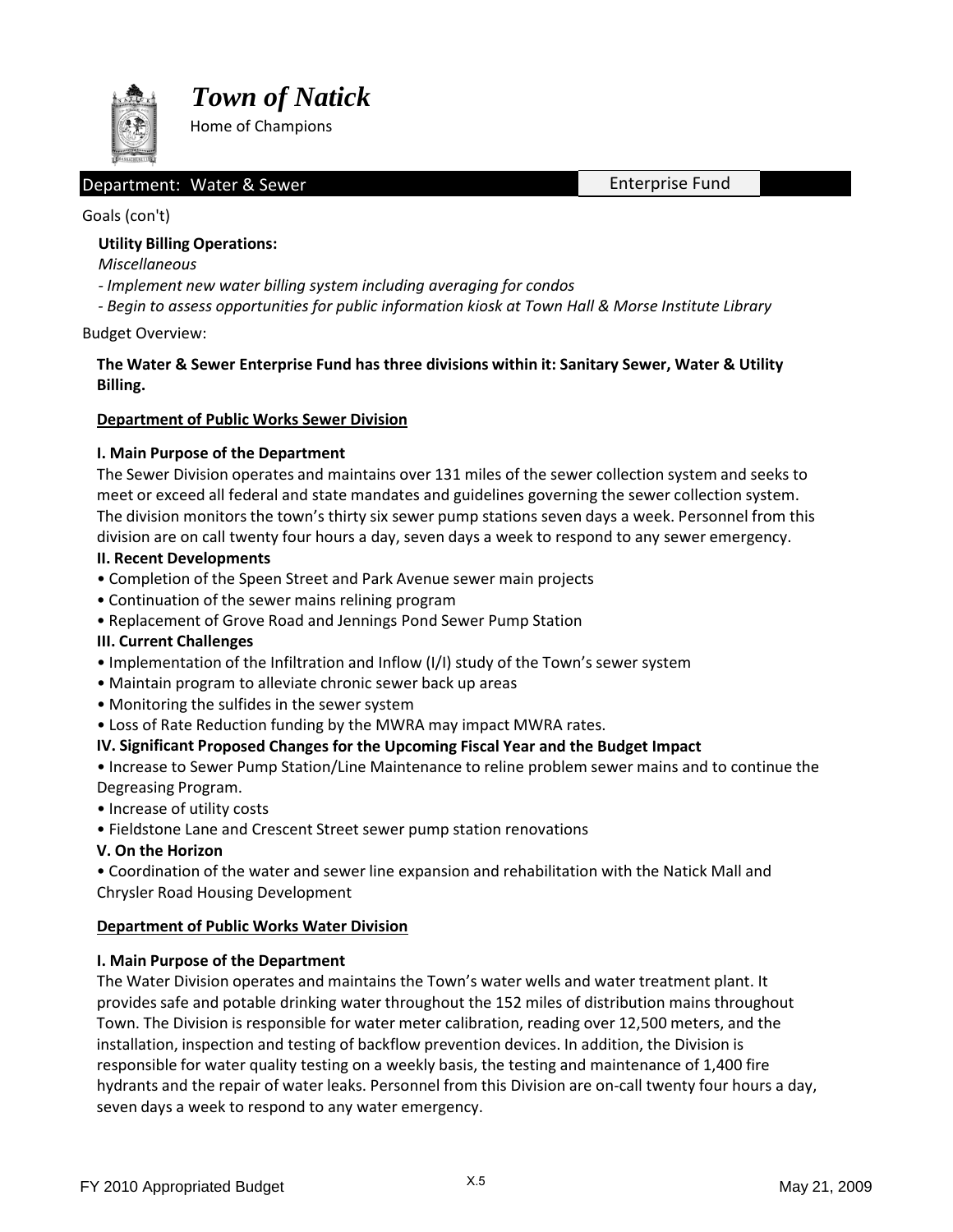

Home of Champions

## Department: Water & Sewer

Enterprise Fund

Budget Overview:

## **Department of Public Works Water Division (con't)**

## **II. Recent Developments**

• Implementation of the Environmental Management System (ISO 14001) at the Springvale Water Treatment Plant

- Completion of Backflow Prevention Program
- Phase 4 of the Water Main Relining program is completed
- Implemented a new water leak detection program to reduce unaccounted for water.
- Replacement of all residential water services on Speen Street

## **III. Current Challenges**

- Continue to update the ISO 14001 Certification of the Springvale Water Treatment Plant
- Completion of the current contracts for the Phase 5 Water Main Relining program
- Replacement of all residential water services on Oak Street, Pine Street, Glen Street, and Union Street
- Structural and sanitary survey and inspection of both reservoirs and installation of chlorine injector system to the Town Forest Reservoir.

## **IV. Significant Proposed Changes for the Upcoming Fiscal Year and the Budget Impact**

- Implement a new pump preventive maintenance schedule
- Significant increase in the cost of electricity.

## **V. On the Horizon**

• Coordination of the water and sewer line rehabilitation with the Natick Mall and Chrysler Rd Housing Development.

## **Utility Billing Division**

## **I. Main Purpose of the Department**

The primary responsibility of the Department is the quarterly billing of 12,550 water and sewer accounts. These duties include preparation of quarterly invoices, dispute resolution with rate payers, special fee invoicing, etc. This Department is responsible for the certification of delinquent accounts to the Board of Assessors for inclusion as water and sewer liens transferred to real estate bills.

## **II. Recent Developments**

In FY2010 a web application that will facilitate the public viewing of actual bills in a ".pdf" format will be implemented.

## **III. Current Challenges**

The format and content of information included with the water and sewer bill is being evaluated for clarity. The goal is to improve the information provided to ratepayers. The budget request for FY2010 includes an additional \$10,000 for improvementsto the billing software.

## **IV. Significant Proposed Changes for the Upcoming Fiscal Year and Budget Impact**

A more informative billing format will be implemented in FY2010. This format will at a minimum include usage history, comprehensive explanation of bill calculation, and other informational materials. The budget request for FY2010 continues to include funding for improved notification to delinquent accounts, notification to subsequent/new property owners, and additional research/resolution for returned mail.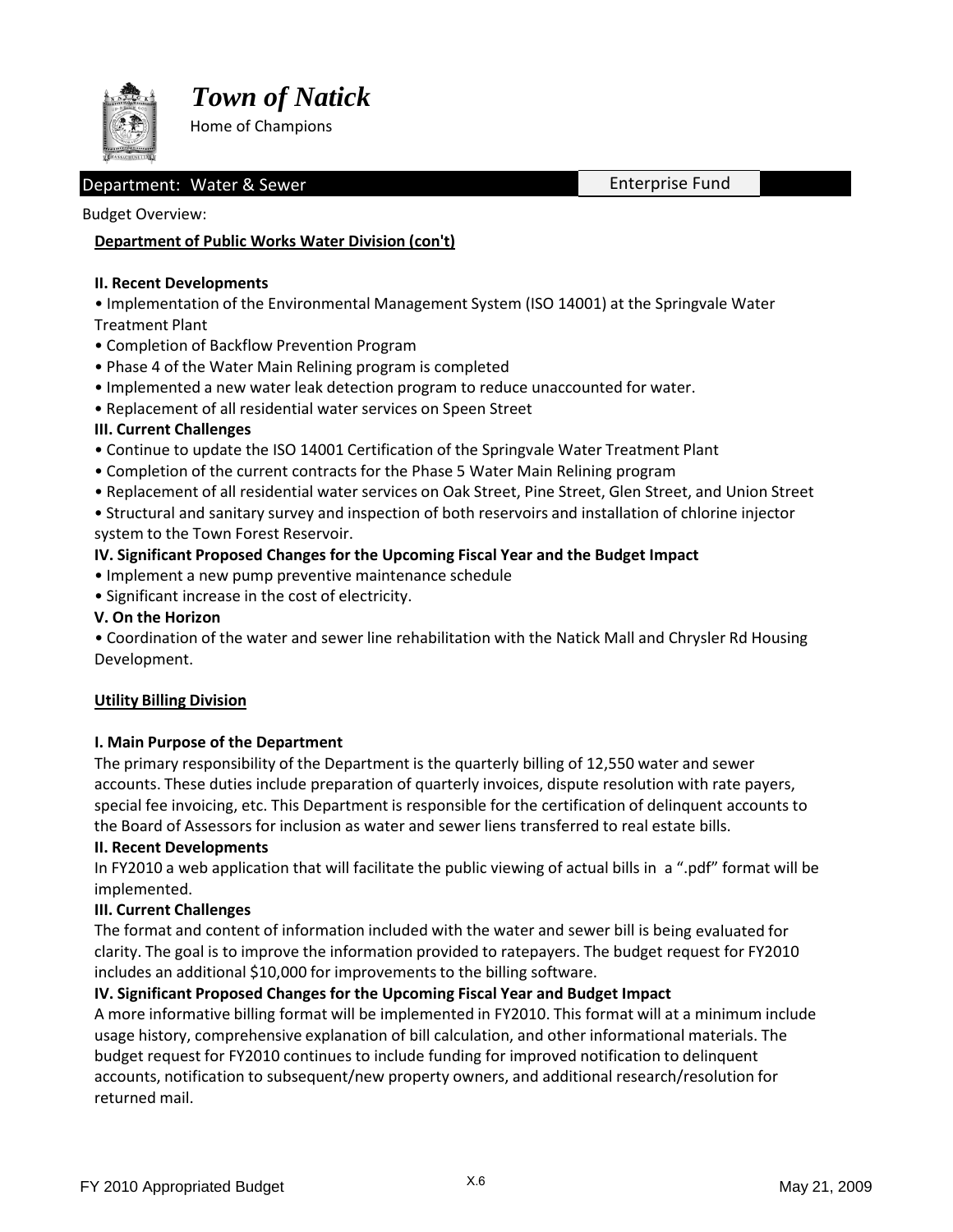



Department: Water & Sewer

Enterprise Fund

Budget Overview:

**Utility Billing Division (con't)**

## **V. On the Horizon**

The development of increased Internet access to information and the development of information kiosks at Town Hall and Library are priorities for the near future.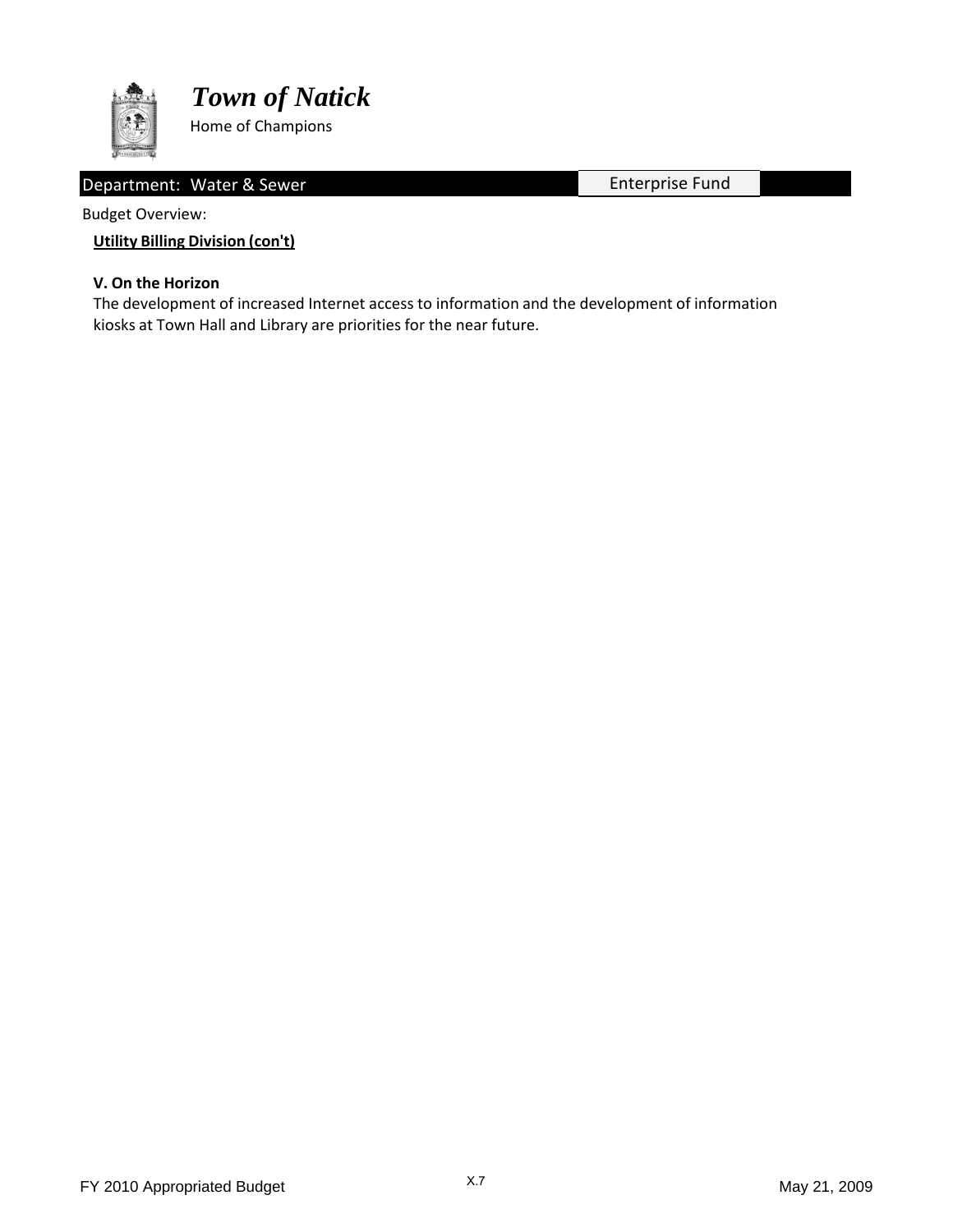

Home of Champions

## Department: Water & Sewer Operations

Enterprise Fund

| <b>Staffing</b>                                   | 2006         | 2007         | 2008         | 2009                                                | 2010         |  |
|---------------------------------------------------|--------------|--------------|--------------|-----------------------------------------------------|--------------|--|
|                                                   |              |              |              |                                                     |              |  |
| <b>Water &amp; Sewer Operations</b>               |              |              |              |                                                     |              |  |
| Water & Sewer Division Supervisor                 | 1            | 1            | 1            | 1                                                   | 1            |  |
| Water & Sewer General Foreman                     | $\mathbf{1}$ | $\mathbf{1}$ | 1            | 1                                                   | $\mathbf{1}$ |  |
| Administrative Assistant                          | 0            | 1            | 1            | 1                                                   | $\mathbf{1}$ |  |
| <b>Working Foreman</b>                            | 4            | 4            | 4            | 4                                                   | 4            |  |
| <b>Heavy Equipment Operator</b>                   | 3            | 3            | 3            | 3                                                   | 3            |  |
| <b>Skilled Laborer</b>                            | 7            | 6            | 6            | 6                                                   | 5            |  |
| Craftsman                                         | 3            | 3            | 3            | 3                                                   | 3            |  |
| <b>GIS &amp; Water Treatment Plant Supervisor</b> | $\mathbf{1}$ | $\mathbf{1}$ | $\mathbf{1}$ | $\mathbf{1}$                                        | $\mathbf{1}$ |  |
| <b>GIS Specialist</b>                             | $\mathbf{1}$ | 1            | 1            | 1                                                   | $\mathbf{1}$ |  |
| Chief Plant Operator                              | 1            | $\mathbf{1}$ | $\mathbf 1$  | $\mathbf{1}$                                        | $\mathbf{1}$ |  |
| Night Operator                                    | $\mathbf{1}$ | $\mathbf{1}$ | 1            | 1                                                   | 1            |  |
| <b>Station Operator</b>                           | 4            | 4            | 4            | 4                                                   | 4            |  |
| <b>Utility Billing Operations</b>                 |              |              |              |                                                     |              |  |
| <b>Executive Assistant</b>                        | 1            | $\mathbf{1}$ | 1            | $\mathbf{1}$                                        | $\mathbf{1}$ |  |
| Administrative Assistant                          | 1            | $\mathbf{1}$ | $\mathbf{1}$ | $\mathbf{1}$                                        | 1            |  |
| <b>Department Support</b>                         | $\Omega$     | 0            | 0.1          | 0.1                                                 | 0.1          |  |
| <b>Total FTE</b>                                  | 29.0         | 29.0         | 29.1         | 29.1                                                | 28.1         |  |
| <b>Total FT/PT</b>                                |              |              |              | 29 FT / 0 PT 29 FT / 0 PT 29 FT / 1 PT 29 FT / 1 PT | 28 FT / 1 PT |  |
| <b>Notes</b><br><b>Utility Billing Notes:</b>     |              |              |              |                                                     |              |  |
| Departmental Support person:                      |              |              |              |                                                     |              |  |

| works 960 hours total                  |     |      |  |
|----------------------------------------|-----|------|--|
| 720 hours allocated to collections     | 720 | 1950 |  |
| 240 hours allocated to utility billing | 240 | 1950 |  |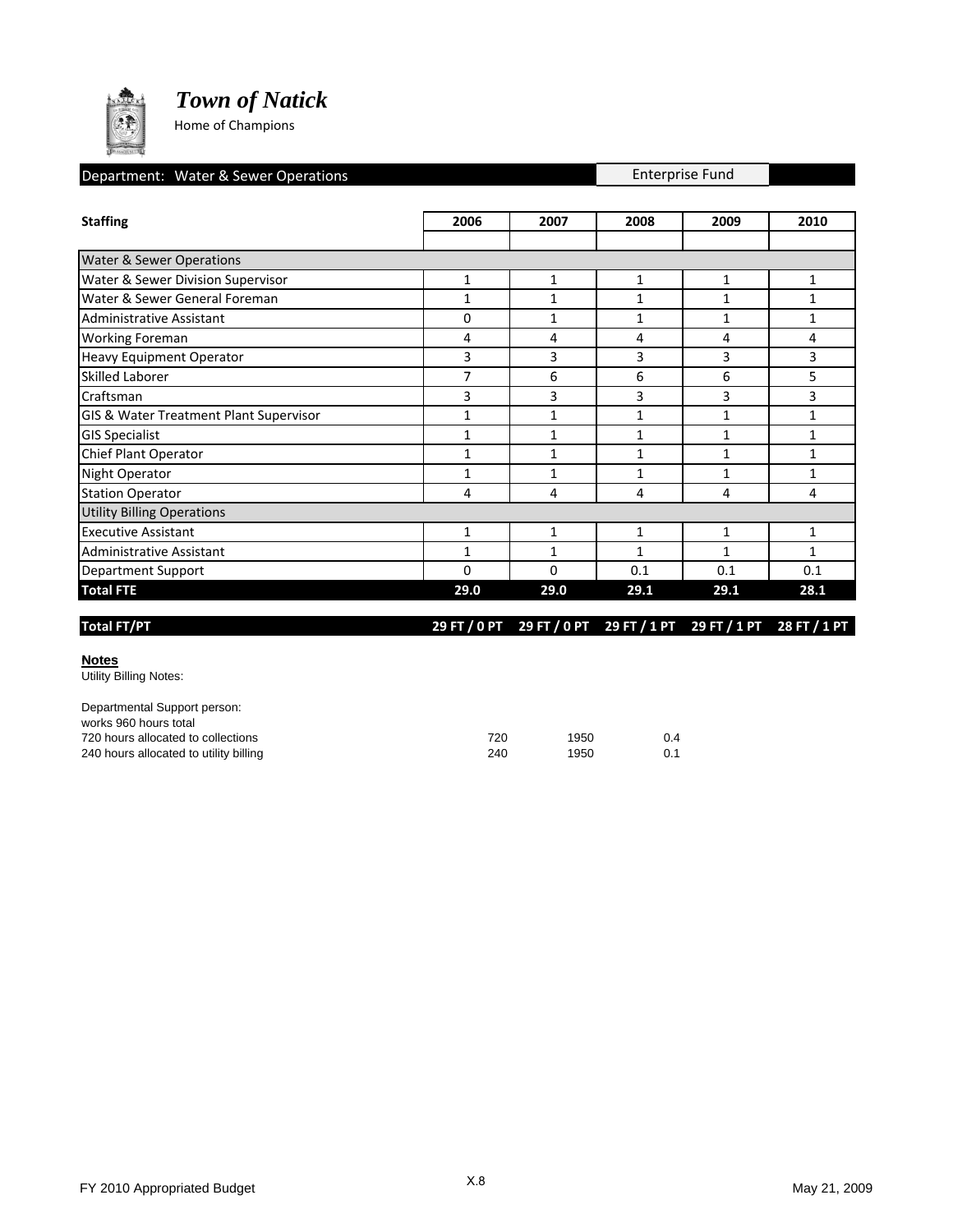

Home of Champions

Enterprise Fund

Organizational Chart



*Note: Water & Sewer Divisions under the management of the Director of Public Works*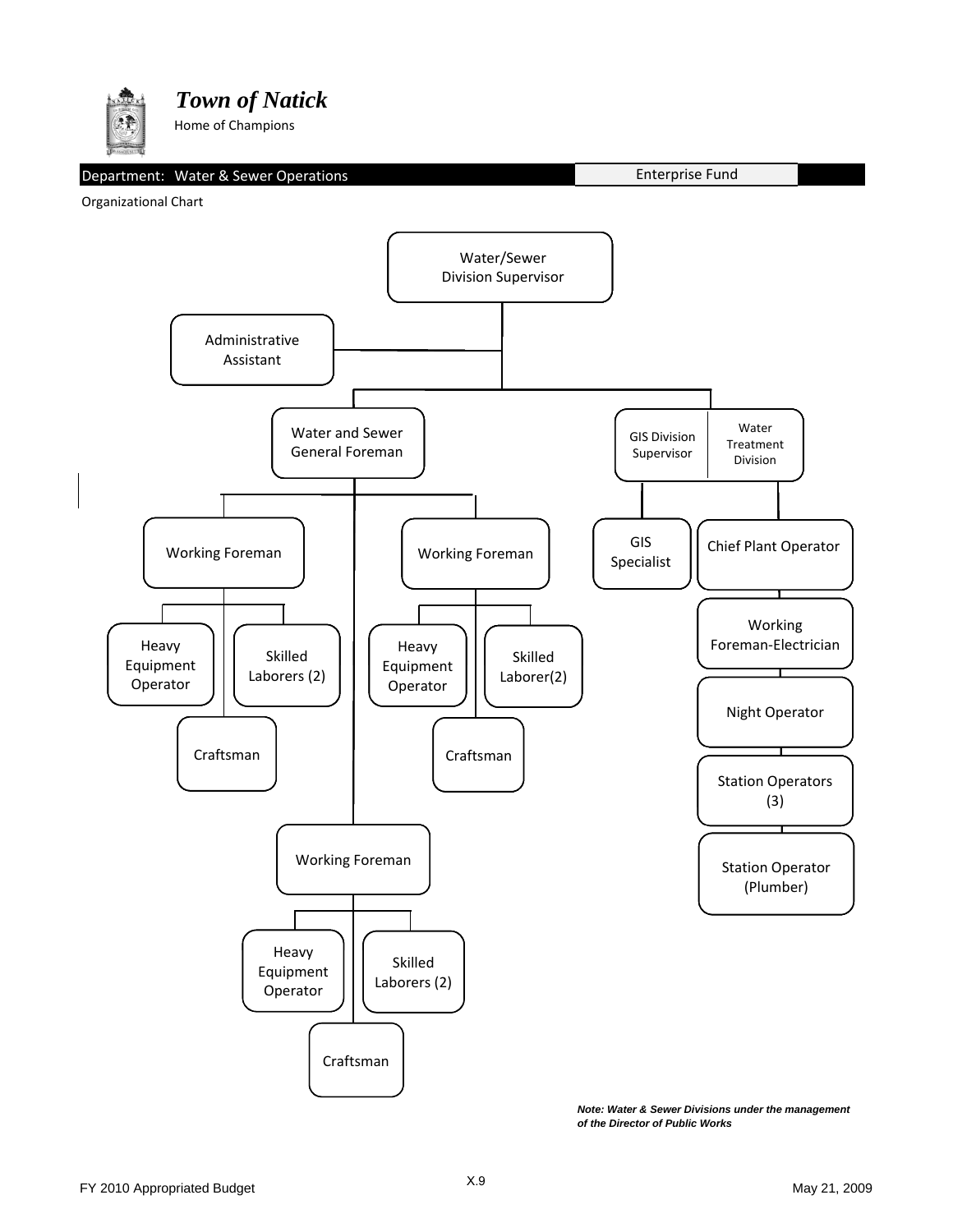

## Department: Water & Sewer Operations Organizational Chart: Utility Billing Operations Enterprise Fund Assistant Collector Collector Executive Assistant Administrative Assistant

*Note: Utility Billing Division is under the management of the Finance Director / Treasurer / Collector*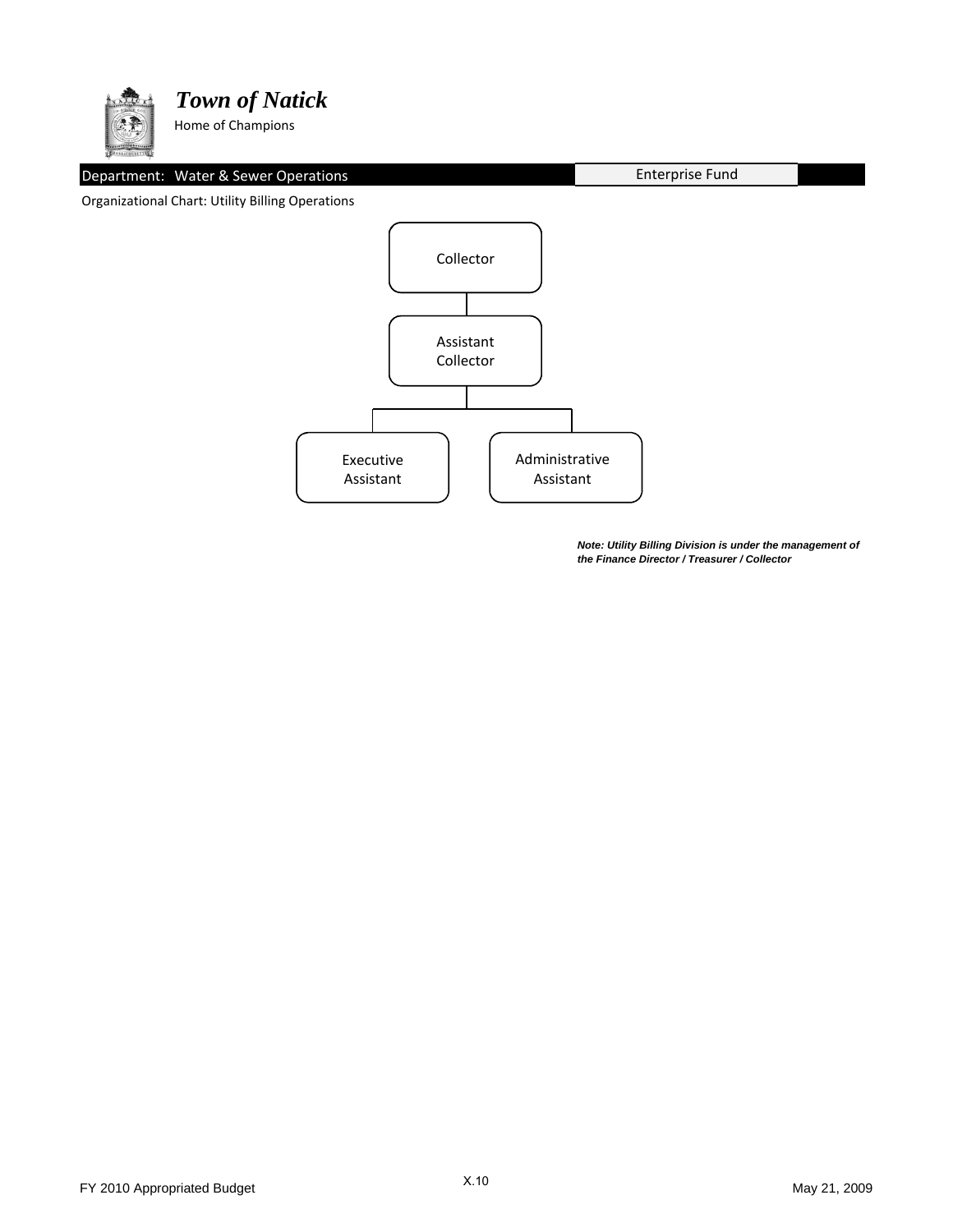

Home of Champions

## Department: Water & Sewer

#### Enterprise Fund

|                                                                                                                                                                                                                                                                                                                                                                                                                                                                                                                                                                                                                                                                                                               | 2007                                                                                                                                          | 2008          | 2009         | 2010         | 2009 vs. 2010 |         |
|---------------------------------------------------------------------------------------------------------------------------------------------------------------------------------------------------------------------------------------------------------------------------------------------------------------------------------------------------------------------------------------------------------------------------------------------------------------------------------------------------------------------------------------------------------------------------------------------------------------------------------------------------------------------------------------------------------------|-----------------------------------------------------------------------------------------------------------------------------------------------|---------------|--------------|--------------|---------------|---------|
|                                                                                                                                                                                                                                                                                                                                                                                                                                                                                                                                                                                                                                                                                                               | Actual<br>103,186<br>387,382<br>6,566<br>10.050<br>24,266<br>58,504<br>589,954<br>1.194<br>3,000<br>83,617<br>87,811<br>450<br>3.150<br>3,600 | <b>Actual</b> | Appropriated | Appropriated | \$            | ℅       |
|                                                                                                                                                                                                                                                                                                                                                                                                                                                                                                                                                                                                                                                                                                               |                                                                                                                                               | 110,886       | 116,917      | 119,118      | 2,201         | 1.9%    |
|                                                                                                                                                                                                                                                                                                                                                                                                                                                                                                                                                                                                                                                                                                               |                                                                                                                                               | 397,258       | 443,408      | 410,127      | $-33,281$     | $-7.5%$ |
|                                                                                                                                                                                                                                                                                                                                                                                                                                                                                                                                                                                                                                                                                                               |                                                                                                                                               | 6,987         | 5.000        | 5,200        | 200           | 4.0%    |
|                                                                                                                                                                                                                                                                                                                                                                                                                                                                                                                                                                                                                                                                                                               |                                                                                                                                               | 11,400        | 12,550       | 15,700       | 3,150         | 25.1%   |
|                                                                                                                                                                                                                                                                                                                                                                                                                                                                                                                                                                                                                                                                                                               |                                                                                                                                               | 24,292        | 31,485       | 31,485       | $\Omega$      | 0.0%    |
|                                                                                                                                                                                                                                                                                                                                                                                                                                                                                                                                                                                                                                                                                                               |                                                                                                                                               | 40,918        | 56,162       | 57,500       | 1,338         | 2.4%    |
|                                                                                                                                                                                                                                                                                                                                                                                                                                                                                                                                                                                                                                                                                                               |                                                                                                                                               | 591,741       | 665,522      | 639,130      | $-26,392$     | $-4.0%$ |
|                                                                                                                                                                                                                                                                                                                                                                                                                                                                                                                                                                                                                                                                                                               |                                                                                                                                               | 2.705         | 2.000        | 3,000        | 1,000         | 50.0%   |
|                                                                                                                                                                                                                                                                                                                                                                                                                                                                                                                                                                                                                                                                                                               |                                                                                                                                               | 2,973         | 3.000        | 3,000        | $\Omega$      | 0.0%    |
|                                                                                                                                                                                                                                                                                                                                                                                                                                                                                                                                                                                                                                                                                                               |                                                                                                                                               | 91,007        | 137,000      | 137,000      |               | 0.0%    |
|                                                                                                                                                                                                                                                                                                                                                                                                                                                                                                                                                                                                                                                                                                               |                                                                                                                                               | 96,685        | 142,000      | 143,000      | 1,000         | 0.7%    |
|                                                                                                                                                                                                                                                                                                                                                                                                                                                                                                                                                                                                                                                                                                               |                                                                                                                                               | 420           | 1.000        | 2,000        | 1,000         | 100.0%  |
|                                                                                                                                                                                                                                                                                                                                                                                                                                                                                                                                                                                                                                                                                                               |                                                                                                                                               | 3,150         | 3.500        | 3,500        | $\Omega$      | 0.0%    |
| <b>Sewer Operations</b><br>Salaries Supervisory<br>Salaries Operational Staff<br>Salaries Temp Oper. - Police Details<br>Supervisory Additional Comp<br>Operational Staff Additional Comp<br>Operational Staff Overtime<br><b>Personnel Services</b><br>Repairs & Maint. Equipment<br>Repairs & Maint. Other<br>Utilities Electric<br><b>Purchase of Services</b><br>Licenses - CDL & Special<br>Clothing Allowance Operational Staff<br>Other Services Inc.<br>Tech & Prof Svs & MWRA Sulfide Testing<br>Tech/ Prof. Services<br>Repairs & Maint. Misc. Constr.<br><b>Supplies</b><br>Sewer Pump Station/Line Maintenance<br><b>MWRA Sewer Assessment</b><br>Water/Sewer Damage Claims<br>Other Chgs. / Exp. |                                                                                                                                               | 3,570         | 4,500        | 5,500        | 1,000         | 22.2%   |
|                                                                                                                                                                                                                                                                                                                                                                                                                                                                                                                                                                                                                                                                                                               | 7.021                                                                                                                                         | 17,230        | 10,000       | 15,000       | 5,000         | 50.0%   |
|                                                                                                                                                                                                                                                                                                                                                                                                                                                                                                                                                                                                                                                                                                               | 7,021                                                                                                                                         | 17,230        | 10,000       | 15,000       | 5,000         | 50.0%   |
|                                                                                                                                                                                                                                                                                                                                                                                                                                                                                                                                                                                                                                                                                                               | 3.954                                                                                                                                         | 3,965         | 4.000        | 4,000        | $\Omega$      | 0.0%    |
|                                                                                                                                                                                                                                                                                                                                                                                                                                                                                                                                                                                                                                                                                                               | 3,954                                                                                                                                         | 3,965         | 4,000        | 4,000        | 0             | 0.0%    |
|                                                                                                                                                                                                                                                                                                                                                                                                                                                                                                                                                                                                                                                                                                               | 118,022                                                                                                                                       | 36,944        | 50,000       | 50,000       | $\Omega$      | 0.0%    |
|                                                                                                                                                                                                                                                                                                                                                                                                                                                                                                                                                                                                                                                                                                               | 4,065,734                                                                                                                                     | 3,993,641     | 4,052,855    | 4,356,819    | 303,964       | 7.5%    |
|                                                                                                                                                                                                                                                                                                                                                                                                                                                                                                                                                                                                                                                                                                               | $\Omega$                                                                                                                                      | 0             | 5,000        | 5,000        |               | 0.0%    |
|                                                                                                                                                                                                                                                                                                                                                                                                                                                                                                                                                                                                                                                                                                               | 4,183,756                                                                                                                                     | 4,030,585     | 4,107,855    | 4,411,819    | 303,964       | 7.4%    |

#### **Water Operations**

|                                      | 2007    | 2008    | 2009         | 2010         | 2009 vs. 2010 |       |
|--------------------------------------|---------|---------|--------------|--------------|---------------|-------|
|                                      | Actual  | Actual  | Appropriated | Appropriated | \$            | ℅     |
| Salaries Supervisory                 | 178,203 | 189,274 | 198.002      | 203,392      | 5,390         | 2.7%  |
| Salaries Operational Staff           | 552,989 | 573,464 | 581.853      | 582.799      | 946           | 0.2%  |
| Salaries Temp Operational            | 21,215  | 17,799  | 20,000       | 20,500       | 500           | 2.5%  |
| Supervisory Additional Comp          | 17,450  | 20,608  | 26,050       | 26,050       | 0             | 0.0%  |
| Operational Staff Additional Comp    | 23,502  | 23,198  | 32,650       | 32,650       | $\Omega$      | 0.0%  |
| Operational Staff Overtime           | 51,439  | 29,606  | 43,700       | 44,800       | 1,100         | 2.5%  |
| <b>Personnel Services</b>            | 844,798 | 853,948 | 902,255      | 910,191      | 7,936         | 0.9%  |
| Repairs & Maint. Software            | 9.602   | 11,600  | 10,000       | 15,000       | 5,000         | 50.0% |
| <b>Utilities</b>                     | 381,631 | 416,393 | 551,000      | 570,000      | 19,000        | 3.4%  |
| GIS Software & Training              | 25,476  | 27,638  | 25,500       | 25,500       | $\Omega$      | 0.0%  |
| Copy/Mail Center Fees                | 11,038  | 11,407  | 12,000       | 18,000       | 6,000         | 50.0% |
| Purchased Services: Miscellaneous    | 9,262   | 11,274  | 10,000       | 12,000       | 2,000         | 20.0% |
| <b>Purchase of Services</b>          | 437,009 | 478.312 | 608,500      | 640.500      | 32,000        | 5.3%  |
| Licenses - CDL & Special             | 3.299   | 4.990   | 5,600        | 6.000        | 400           | 7.1%  |
| Clothing Allowance Operational Staff | 4.200   | 4.200   | 4,200        | 4.200        | $\Omega$      | 0.0%  |
| <b>Other Services Inc.</b>           | 7,499   | 9,190   | 9.800        | 10,200       | 400           | 4.1%  |
| Implement SDWA Amendment             | 19,831  | 18,418  | 20,000       | 20,000       | $\Omega$      | 0.0%  |
| <b>Water Testing</b>                 | 21,225  | 19,460  | 20,000       | 25,000       | 5,000         | 25.0% |
| <b>Tech./Prof. Services</b>          | 41,056  | 37,878  | 40,000       | 45,000       | 5,000         | 12.5% |
| Repairs & Maint - Equipment          | 2,951   | 2,961   | 3,000        | 3,000        | $\Omega$      | 0.0%  |
| Repairs & Maint - Facilities         | 1.887   | 2,000   | 2,000        | 2,000        | 0             | 0.0%  |

**Total Operating Expenses 4,876,097 4,743,775 4,933,877 5,218,449 284,572 5.8%**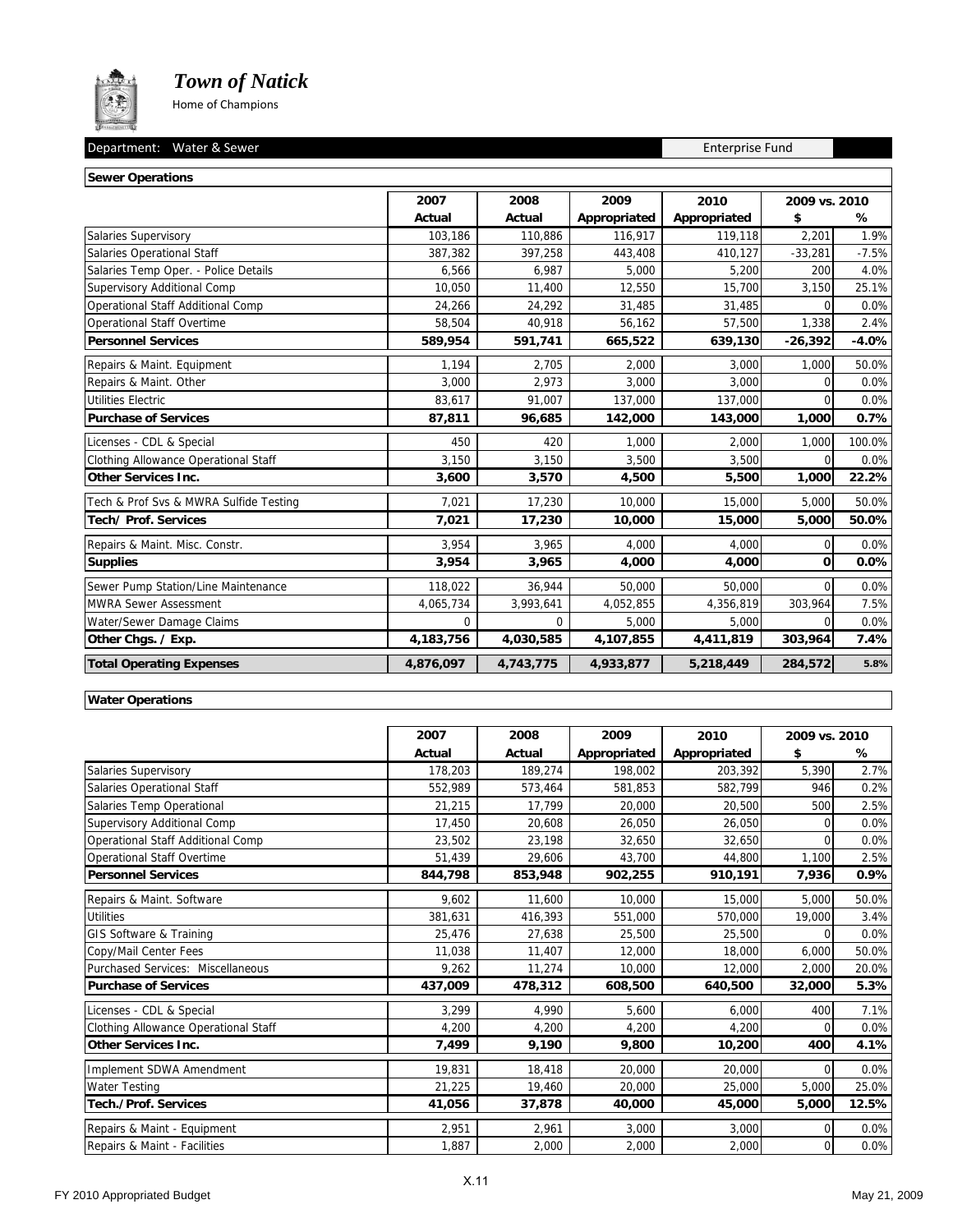

Home of Champions

| Water & Sewer<br>Department:      |           |                            | <b>Enterprise Fund</b> |           |          |       |
|-----------------------------------|-----------|----------------------------|------------------------|-----------|----------|-------|
| Repairs & Maint - Hydrants        | 10,000    | 9,990                      | 10,000                 | 10,000    | $\Omega$ | 0.0%  |
| Repairs & Maint - Misc. Repairs   | 17,545    | 18,979                     | 18,000                 | 18,000    | 0        | 0.0%  |
| Repairs & Maint - Misc. Constr    | 19,605    | 17,850                     | 18,000                 | 18,000    | $\Omega$ | 0.0%  |
| <b>Supplies</b>                   | 51,988    | 51,779                     | 51,000                 | 51,000    | 0        | 0.0%  |
|                                   |           |                            |                        |           |          |       |
| <b>Chemical Supplies</b>          | 84,858    | 104,863                    | 100,000                | 120,000   | 20,000   | 20.0% |
| <b>Obsolete Meters</b>            | 20,269    | 21,139                     | 20,000                 | 30,000    | 10,000   | 50.0% |
| <b>Service Connections</b>        | 12,988    | 12,968<br>13,000<br>15,000 |                        |           |          |       |
| <b>Other Supplies</b>             | 118,115   | 138,969                    | 133,000                | 165,000   | 32,000   | 24.1% |
|                                   |           |                            |                        |           |          |       |
| Water Well/Water Line Maint.      | 77,562    | 45,442                     | 150,000                | 150,000   | 0        | 0.0%  |
| New Hydrant Installation          | 13,072    | 10,000                     | 10,000                 | 10,000    |          | 0.0%  |
| <b>Asphalt Crushing</b>           | 9,800     | 8,983                      | 9,000                  | 15,000    | 6,000    | 66.7% |
| Legal Services - Litigation       | 118,843   | 365                        |                        |           |          |       |
| <b>DEP Assessment</b>             | 10,216    | 12,742                     | 14,000                 | 14,000    | $\Omega$ | 0.0%  |
| MWRA Discharge Permit             | 2,073     | 2,073                      | 2,500                  | 2,500     |          | 0.0%  |
| <b>Other Charges/Expenditures</b> | 231,567   | 79,605                     | 185,500                | 191,500   | 6,000    | 3.2%  |
|                                   |           |                            |                        |           |          |       |
| <b>Total Operating Expenses</b>   | 1,732,031 | 1,649,681                  | 1,930,055              | 2,013,391 | 83,336   | 4.3%  |

## **Utility Billing**

|                                     | 2007    | 2008    | 2009         | 2010           | 2009 vs. 2010                   |         |
|-------------------------------------|---------|---------|--------------|----------------|---------------------------------|---------|
|                                     | Actual  | Actual  | Appropriated | Appropriated   | \$                              | %       |
| Salaries Operational Staff          | 83,129  | 87,044  | 89,408       | 91,215         | 1,807                           | 2.0%    |
| Part-Time Operational Staff         |         |         | 4,808        | 4,896          | 88                              | 1.8%    |
| Operational Staff - Additional Comp |         |         | 346          | 471            | 125                             | 36.1%   |
| Operational Staff Overtime          | 165     | 605     | 2,000        | 2,000          | 0                               | 0.0%    |
| <b>Personnel Services</b>           | 83,294  | 87,649  | 96,562       | 98,582         | 2,020                           | 2.1%    |
| Repair & Maint Equipment            | 378     | 4,969   | 4,000        | 4,000          | 0                               | 0.0%    |
| In State Travel/Meetings            |         | 500     | 500          | 500            | $\Omega$                        | 0.0%    |
| Training & Education                | 2,400   | 2,500   | 2,500        | 2,500          | 0                               | 0.0%    |
| <b>Communication Telephone</b>      | 904     | 1,363   | 1.500        | 1,500          | $\mathbf 0$                     | 0.0%    |
| <b>Communication Postage</b>        | 18,444  | 17,098  | 20,000       | 20,000         | $\mathbf 0$                     | 0.0%    |
| <b>Collection Activities</b>        | 160     | 17,911  | 10,000       | 10,000         | $\Omega$                        | 0.0%    |
| Copy/Mail Center Fees               | 34,121  | 38,775  | 33,000       | 33,000         | $\mathbf 0$                     | 0.0%    |
| <b>Purchase of Services</b>         | 56,406  | 83,116  | 71,500       | 71,500         | $\mathbf 0$                     | 0.0%    |
| <b>Audit Water/Sewer</b>            | 13,000  |         |              | 0              | 0                               | #DIV/0! |
| Professional Serv. Misc.            |         | 14,000  |              | $\Omega$       | $\Omega$                        | #DIV/0! |
| Water / Sewer Rate Study            |         |         |              |                | $\overline{0}$                  | #DIV/0! |
| <b>Utility Billing Software</b>     | 8,459   | 5,000   | 15,000       | 15,000         | $\mathbf 0$                     | 0.0%    |
| <b>Utility Billing Printing</b>     | 44,033  | 37,317  | 30,200       | 30,200         | $\mathbf 0$                     | 0.0%    |
| <b>Tech/Prof. Services</b>          | 65,492  | 56,317  | 45,200       | 45,200         | $\mathbf 0$                     | 0.0%    |
|                                     |         |         |              |                |                                 |         |
| Office Supplies                     | 3,632   | 4,034   | 4,000        | 4,000          | $\boldsymbol{0}$<br>$\mathbf 0$ | 0.0%    |
| <b>Supplies</b>                     | 3,632   | 4,034   |              | 4,000<br>4,000 |                                 | 0.0%    |
| <b>Total Utility Billing</b>        | 208,824 | 231,116 | 217,262      | 219,282        | 2,020                           | 0.9%    |

#### **Employee Benefits**

|                               | 2007    | 2008    | 2009         | 2010         | 2009 vs. 2010 |          |  |
|-------------------------------|---------|---------|--------------|--------------|---------------|----------|--|
|                               | Actual  | Actual  | Appropriated | Appropriated |               | %        |  |
| <b>FICA {Medicare}</b>        | 14.123  | 14.9911 | 13,750       | 19,200       | 5.450         | 39.6%    |  |
| Insurance Group Health & Life | 362.932 | 358,455 | 407.532      | 376.362      | $-31.170$     | $-7.6\%$ |  |
| <b>LIUNA Pension</b>          | 31,343  | 36.888  | 37.018       | 40.489       | 3.471         | 9.4%     |  |

H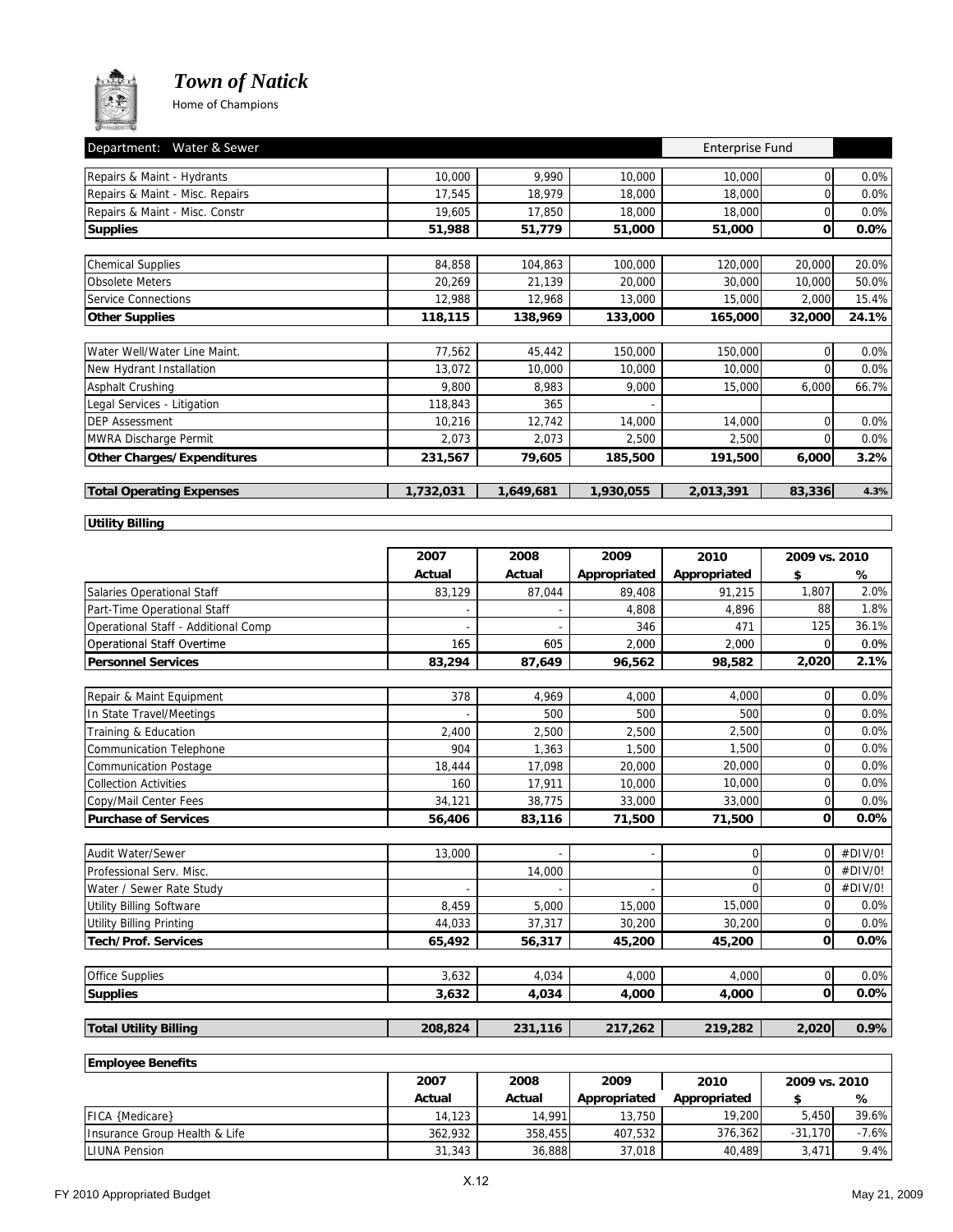

Home of Champions

| Water & Sewer<br>Department:            | Enterprise Fund |                    |         |         |           |          |
|-----------------------------------------|-----------------|--------------------|---------|---------|-----------|----------|
| <b>Other Personnel Services</b>         | 408,398         | 410,333            | 458,300 | 436.051 | $-22.249$ | $-4.9%$  |
| Funding Schedule (22 Year) (W&S)        |                 | 184.946<br>194,483 | 203.235 | 171.725 | $-31.510$ | $-15.5%$ |
| <b>Other Charges &amp; Expenditures</b> | 184,946         | 194,483            | 203,235 | 171,725 | $-31.510$ | $-15.5%$ |
| <b>Total Employee Benefits</b>          | 593,344         | 604,816            | 661,535 | 607,776 | $-53.759$ | $-8.1%$  |

#### **Water & Sewer Debt Service**

|                                             | 2007                     | 2008                     | 2009         | 2010         | 2009 vs. 2010 |            |  |
|---------------------------------------------|--------------------------|--------------------------|--------------|--------------|---------------|------------|--|
|                                             | Actual                   | Actual                   | Appropriated | Appropriated | \$            | ℅          |  |
| 1992 Elm Bank * Refunded (2003)             | 160,000                  | 155,000                  | 155,000      | 150,000      | $-5,000$      | $-3.2%$    |  |
| 1997 Water Treatment Plant* Refunded (2008) | 25,000                   | 25,000                   | 25,000       | 30,000       | 5,000         | 20.0%      |  |
| 1998 Water Treatment Plant                  | 63,000                   | 63,000                   | 63,000       | 62,000       | $-1,000$      | $-1.6%$    |  |
| 1999 Waterline Lakeshore Road               | 25,000                   | 25,000                   | 25,000       | 25,000       | $\Omega$      | 0.0%       |  |
| 2000 Waterline Lakeshore Rd                 | 30,000                   | 30,000                   | 30,000       | 25,000       | $-5,000$      | $-16.7%$   |  |
| 2002 Water Mains North Main/Pine/North Ave. | 140,000                  | 140,000                  | 140,000      | 140,000      | $\mathbf 0$   | 0.0%       |  |
| 2002 Water Mains Bacon/North Sts            | 70,000                   | 70,000                   | 70,000       | 70,000       | 0             | 0.0%       |  |
| 2002 Water Meters                           | 180,000                  | 180,000                  | 180,000      | 180.000      | $\mathbf 0$   | 0.0%       |  |
| 2003 MWPAT Trust                            | 202,105                  | 202,401                  | 210,015      | 215,720      | 5,705         | 2.7%       |  |
| 2005 Water Meters                           | 35,000                   | 35,000                   | 35,000       | 35,000       | $\Omega$      | 0.0%       |  |
| <b>Water Principal Sub-Totals</b>           | 930,105                  | 925,401                  | 933,015      | 932,720      | -295          | 0.0%       |  |
| 1998 Sewer-Pleasant/Rockwood/Scardsdale     | 11,000                   | 11,000                   | 11,000       | 12,000       | 1,000         | 9.1%       |  |
| 1999 Sewers-Eliot/Union/Pleasant & Others   | 40,000                   | 40,000                   | 40,000       | 40,000       | $\mathbf 0$   | 0.0%       |  |
| 1999 Sewer Union Street                     | 35,000                   | 35,000                   | 30,000       | 30,000       | 0             | 0.0%       |  |
| 2000 Boden Lane Pump Sta                    | 50,000                   | 50,000                   | 45,000       | 45,000       | $\mathbf 0$   | 0.0%       |  |
| 2000 Sewer Water, River, Lincoln, Cohn St   | 45,000                   | 45,000                   | 45,000       | 45,000       | $\mathbf 0$   | 0.0%       |  |
| 2002 Sewer Lakeshore Rd                     | 25,000                   | 25,000                   | 20,000       | 20,000       | $\mathbf 0$   | 0.0%       |  |
| 2002 Sewer Leach Lane                       | 10,000                   | 10,000                   | 10,000       | 10,000       | 0             | 0.0%       |  |
| 2005 Sewer I/I                              | 67,650                   | 67,650                   | 67,650       | 67.650       | $\mathbf 0$   | 0.0%       |  |
| 2006 Sewer-Speen/Park                       |                          | 105,000                  | 105,000      | 105,000      | $\mathbf 0$   | 0.0%       |  |
| <b>Sewer Principal Service Sub-Totals</b>   | 318,630                  | 388,650                  | 373,650      | 374,650      | 1,000         | 0.3%       |  |
| Phase V Water Relining                      |                          |                          | 300,000      | 300,000      | $\mathbf 0$   | 0.0%       |  |
| Estimated Final Phase V Water Relining      |                          |                          |              | 140,000      | 140,000       | #DIV/0!    |  |
| 2008 Capital Equipment                      |                          |                          | 23,000       | 30,000       | 7,000         | 30.4%      |  |
| Paydowns on Pending Issues Sub-Totals       | $\overline{\phantom{a}}$ | $\overline{\phantom{0}}$ | 323,000      | 470,000      | 147,000       | 45.5%      |  |
| <b>Principal Totals</b>                     | 1,248,735                | 1,314,051                | 1,629,665    | 1,777,370    | 147,705       | 9.1%       |  |
| 1992 Elm Bank                               | 33,175                   | 29,438                   | 24,400       | 19,050       | $-5,350$      | $-21.9%$   |  |
| 1997 Water Treatment Plant                  | 14,794                   | 13,531                   | 12,232       | 6,500        | $-5,732$      | $-46.9%$   |  |
| 1998 Water Treatment Plant                  | 36,481                   | 33,819                   | 30,905       | 27,780       | $-3,125$      | $-10.1%$   |  |
| 1999 Water Line Lakeshore                   | 16,713                   | 15,600                   | 14,463       | 13,300       | $-1,163$      | $-8.0%$    |  |
| 2000 Waterline Lakeshore Road               | 19,231                   | 17,769                   | 16,307       | 14,950       | $-1,357$      | $-8.3%$    |  |
| 2002 Water Meters                           | 45,990                   | 38,790                   | 31,410       | 23,760       | $-7,650$      | $-24.4%$   |  |
| 2002 Water Mains No Main/Pine/North Ave     | 35,770                   | 30,170                   | 24,430       | 18,480       | $-5,950$      | $-24.4%$   |  |
| 2002 Water Mains Bacon/No Main Sts          | 17,885                   | 15,085                   | 12,215       | 9,240        | $-2,975$      | $-24.4%$   |  |
| 2003 Water Treatment Plant MWPAT Trust      | 145,890                  | 131,688                  | 124,072      | 118,366      | $-5,706$      | $-4.6%$    |  |
| 2004 Water Meters                           | 10,063                   | 9,188                    | 7,963        | 6,913        | $-1,051$      | $-13.2%$   |  |
| <b>Interest on Debt Water Sub-Totals</b>    | 375,990                  | 335,077                  | 298,397      | 258,338      | $-40,059$     | $-13.4%$   |  |
| 1998 Sewer-Pleasant/Rockwood/Scardsdale     | 7,119                    | 6,654                    | 6,145        | 5,570        | $-575$        | $-9.4%$    |  |
| 1999 Sewers-Eliot/Union/Pleasant & Others   | 24,198                   | 22,418                   | 20,598       | 18,738       | $-1,861$      | $-9.0%$    |  |
| 1999 Sewer Union Street                     | 19,088                   | 17,530                   | 16,053       | 14,658       | $-1,396$      | $-8.7\%$   |  |
| 2000 Sewer Boden Lane Sta                   | 11,423                   | 8,930                    | 8,029        | 27,670       | 19,641        | 244.6%     |  |
| 2000 Sewer Water, River, Lincoln, Cohn St   | 29,832                   | 27,693                   | 24,086       |              | $-24,086$     | $-100.0\%$ |  |
| 2002 Sewer Lakeshore Rd                     | 15,435                   | 14,435                   | 13,410       | 12,560       | $-850$        | $-6.3%$    |  |
| 2002 Sewer Leach Lane                       | 7,515                    | 7,115                    | 6,705        | 6,280        | $-425$        | $-6.3%$    |  |
| 2006 Sewer-Speen/Park                       |                          | 127,181                  | 79,275       | 74,681       | $-4,594$      | $-5.8%$    |  |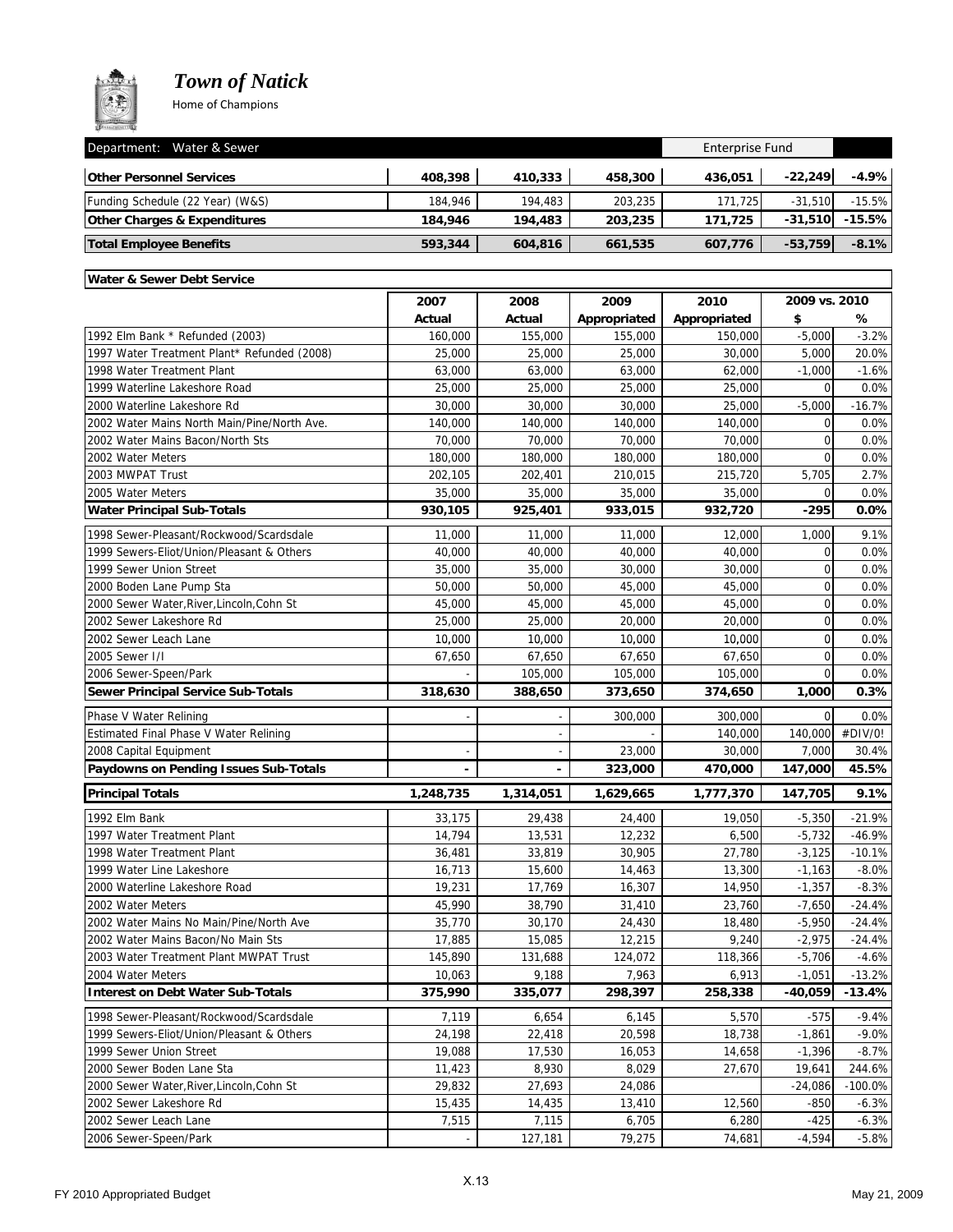

Home of Champions

| Department:<br>Water & Sewer             |                |                          |              | <b>Enterprise Fund</b> |               |          |  |
|------------------------------------------|----------------|--------------------------|--------------|------------------------|---------------|----------|--|
| <b>Interest on Debt Sewer Sub-Totals</b> | 114,608        | 231,956                  | 174,301      | 160,156                | $-14, 145$    | $-8.1%$  |  |
| Phase V Water Relining                   |                | ٠                        | 135,000      | 111,375                | $-23,625$     | $-17.5%$ |  |
| Estimated Final Phase V Water Relining   |                |                          |              | 56,000                 | 56,000        | #DIV/0!  |  |
| 2008 Capital Equipment                   |                | ٠                        | 7,200        | 5,813                  | $-1,388$      | $-19.3%$ |  |
| Paydowns on Pending Issues Totals        | $\blacksquare$ | $\overline{\phantom{0}}$ | 142,200      | 173,188                | 30,988        | 21.8%    |  |
|                                          |                |                          |              |                        |               |          |  |
| <b>Bond Anticipation Notes</b>           | 7,752          | 7,309                    | 20,000       | 46,000                 | 26,000        | 130.0%   |  |
| <b>Total Interest</b>                    | 498,350        | 574,341                  | 634,898      | 637,682                | 2,784         | 0.4%     |  |
|                                          |                |                          |              |                        |               |          |  |
| Total Water & Service Debt Service       | 1,747,085      | 1,888,392                | 2,264,563    | 2,415,052              | 150,489       | 6.6%     |  |
| <b>Reserve Fund</b>                      |                |                          |              |                        |               |          |  |
|                                          | 2007           | 2008                     | 2009         | 2010                   | 2009 vs. 2010 |          |  |
|                                          | Actual         | Actual                   | Appropriated | Appropriated           | \$            | %        |  |
| <b>Reserve Fund</b>                      | ٠              |                          | 200,000      | 200,000                | $\mathbf 0$   | 0.0%     |  |
|                                          |                |                          |              |                        |               |          |  |
| <b>Total Reserve Fund</b>                | $\blacksquare$ | $\overline{\phantom{0}}$ | 200,000      | 200,000                | $\mathbf 0$   |          |  |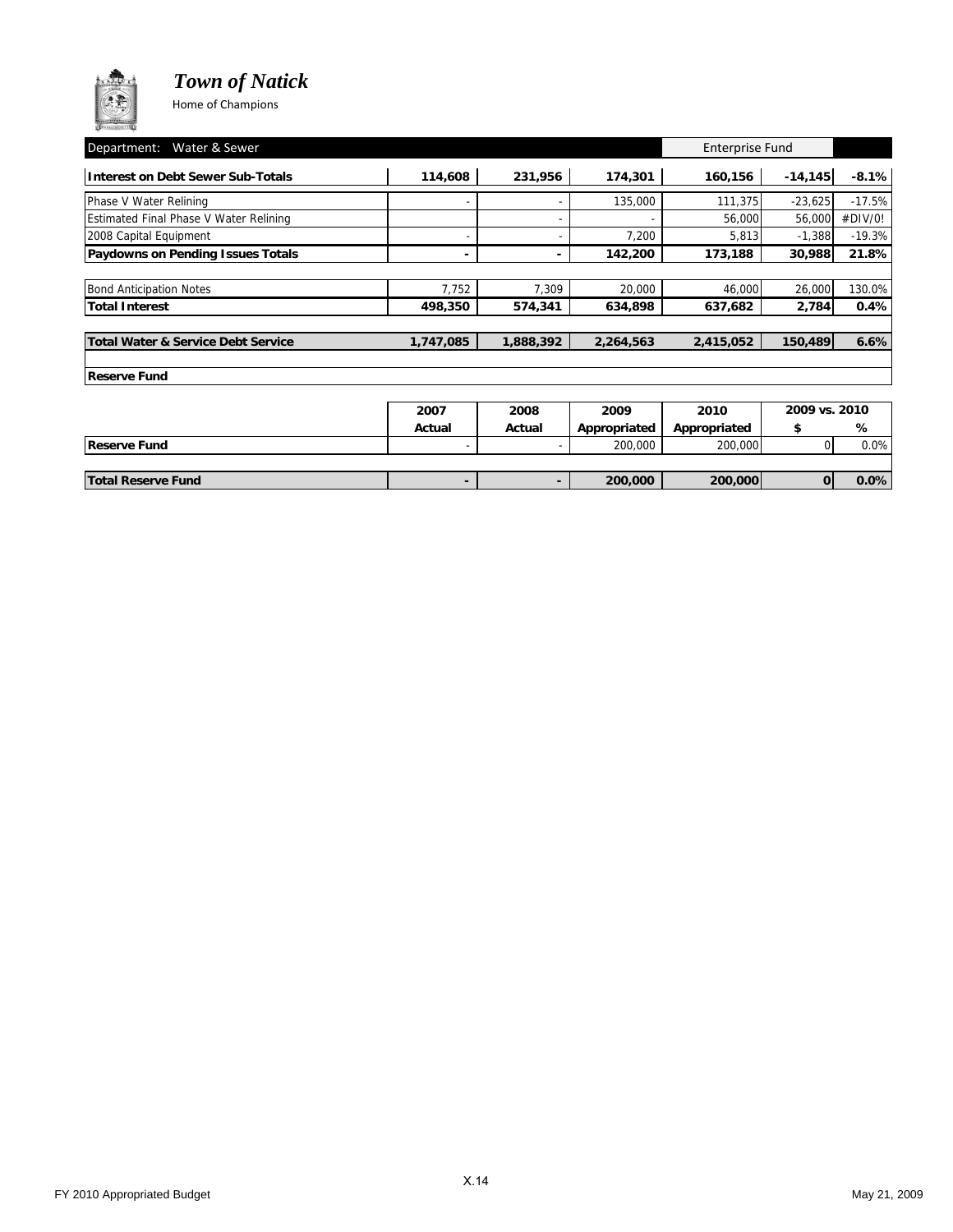

Home of Champions

#### Department: Water & Sewer Operations Line-Item Detail

Enterprise Fund

#### Narrative:

#### **Sanitary Sewer Operations**

#### **Personnel Services**

**Salaries Supervisory:** To fund the positions of Coordinator of Technical Services and .5 of the Supervisor of Sewer and Water, who oversees this division.

**Salaries Operational Staff**: To fund eleven employees who maintain and repair the sewer mains in the town. **Salaries Temporary Operational:** This fund is for police details for work done in the roadways and part time heln

**Supervisory Additional Compensation:** This fund is for education incentive stipends and service award. **Supervisory Additional Compensation:** This fund is for education incentive stipends and service award.**Operational Staff Additional Compensation:** This fund is for longevity and temporary upgrades per union contract.

**Operational Staff Overtime**: This fund is for emergencies and callbacks after normal operating hours.

#### **Purchase of Services**

**Equipment Repairs/Maintenance:** This fund is for the repairs and maintenance of the town's thirty six sewer pump stations which include check valves, motor starters, mechanical seals, etc.

**Repairs/Maintenance Other:** This fund is for the repairs and maintenance of the alarms, wiring and fencing. **Electricity:** This fund is for the use of electricity at the Sewer Pumping Stations. **Electricity:** This fund is for the use of electricity at the Sewer Pumping Stations.

#### **Other Services (Misc.)**

**Licenses CDL and Special:** This fund is for the reimbursement to the employees for license renewals, CDL, Hoisting, etc.

**Clothing Allowance Operational Staff:** This fund is for the clothing allowance per union agreement.

#### **Tech & Professional Services**

**Professional Services-MWRA/Sulfide Testing:** This fund is for the testing of the sewer before it enters the Massachusetts Water Resource Authority (MWRA) sewer system and other professional services dealing with this<br>issue as required by the municipal discharge permit.

#### **Supplies**

Miscellaneous Construction Repairs and Maintenance: This fund is for the repairs and maintenance of sewer pipe, fittings, sewer camera, manhole covers and sewer rod equipment.

#### **Other Charges**

**Sewer Line Maintenance:** This fund is used for the engineering, repairing, maintenance and rehabilitation of the thirty six sewer pump stations and for the 150 miles of sewer mains such at television sewers, replacement of sewer pipe and manholes.

**Massachusetts Water Resource Authority (MWRA) Assessment:** This fund is for the costs of the town's sewer discharge into the MWRA sewer collection system.

#### **Water Operations**

#### **Personnel Services**

**Salaries Supervisory:** To fund the positions of GIS Technician, CADD GIS Technician and .5 Supervisor of Water and Sewer, who oversees this division.

**Salaries Operational Staff:** To fund thirteen employees positions who maintain and repair the water distribution system.

**Salaries Temporary Operational:** This fund is for police details for work done in the roadways and for part time help.

**Supervisory Additional Compensation:** This fund is for education incentive stipends and service award.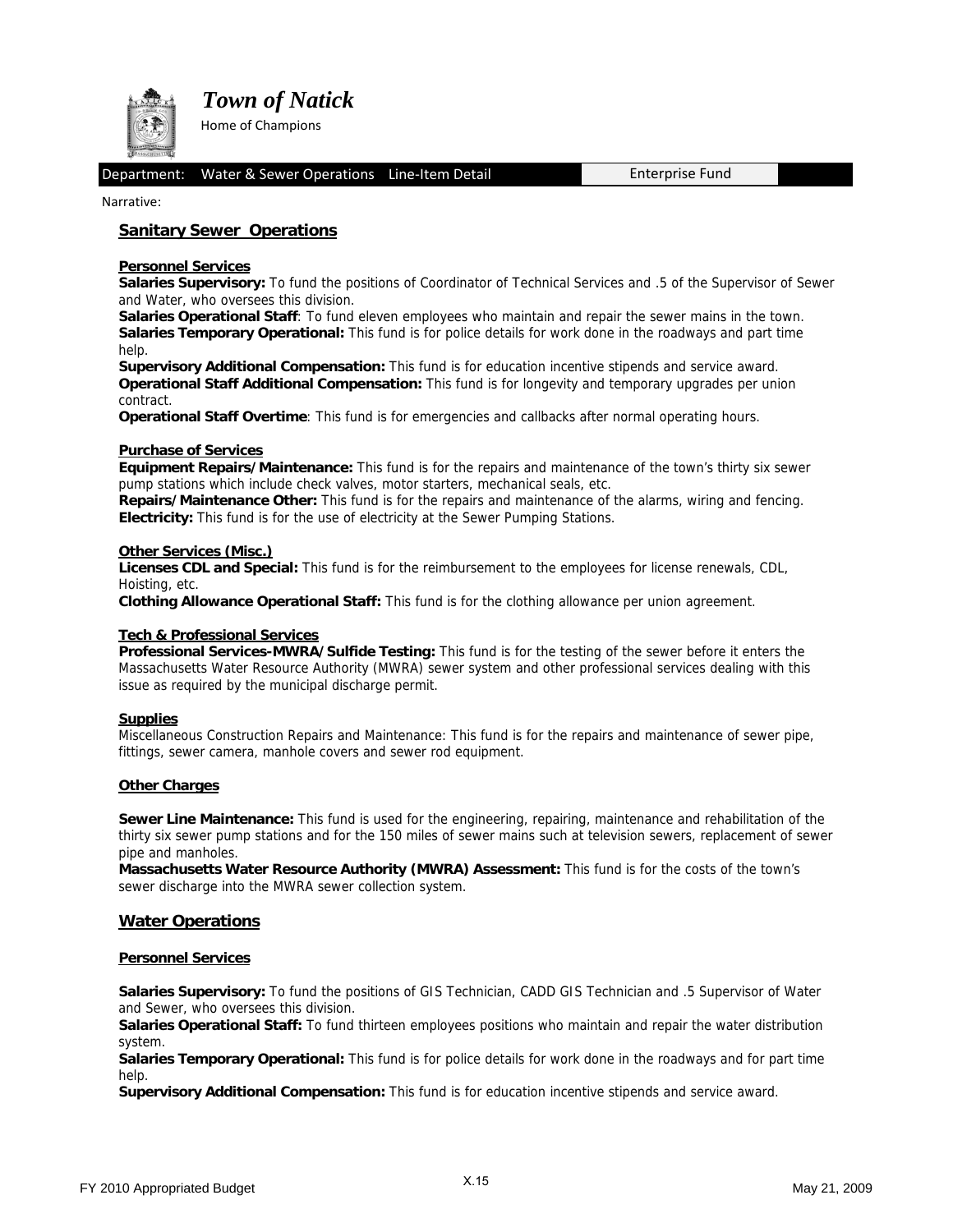

Home of Champions

#### Department: Water & Sewer Operations Line-Item Detail

Narrative:

#### **Water Operations (con't)**

**Operational Staff Additional Compensation:** This fund is for longevity and temporary upgrades per union contract.

**Operational Staff Overtime:** This fund is for emergencies and callbacks after normal operating hours.

#### **Purchase of Services**

**Repairs and Maintenance Software**: This fund is used for the Scada System at the Water Treatment Plant. It covers the upgrade of intrusion software, hardware replacements and other related computer items.

Electricity: This fund is for the use of electricity at the Water Treatment Plant, Evergreen Wells, Morse's Pond Well, Elm Bank Well and the Booster Station at Captain Toms Hill.

**Copy Mail Center**: This fund is for department's share of the copy/mail center cost.

**Purchased Services Miscellaneous**: This fund is used for supplies and equipment including printers, computers, computer hardware etc.

#### **Other Services Misc.**

**Licenses CDL and Special**: This fund is for the reimbursement to the employees for license renewals, CDL, Hoisting, Water, memberships to NEWWA, etc.

**Clothing Allowance Operational Staff**: This fund is for the clothing allowance per union agreement. Safe Drinking Water Act (SDWA) Amendment: This fund is for all Volatile Organic Compounds (VOC) water and other tests mandated by the Department of Environment Protection (DEP), Environmental Protection Agency (EPA) and Safe Drinking Water Act (SDWA).

#### **Supplies**

**Water Tests**: This fund is for all weekly water testing which includes coliform, manganese, fluoride, lead and copper.

**Equipment Repairs/Servicing:** This fund is for the repair of metal detectors, hoses and tapping machine. **Facility Repairs and Maintenance:** This fund is for the repairs of locks, the purchase of propane gas and belts for air strippers.

**Hydrant Repairs and Maintenance**: This fund is used to repair and maintain the 1,200 fire hydrants in town. **Miscellaneous Construction Repairs and Maintenance**: This fund is for replacing old water gates, ductile iron water pipe, gate boxes, large pipe fittings, tapping sleeves and gates.

#### **Other Supplies**

Chemical Supplies: This fund is for the chemicals (chlorine gas, hydroflousilic acid and potassium permanganate) injected into the water.

**Replace Obsolete Meters:** This fund is for the replacement of large water meters and flow meters for the water wells and for the calibration of large meters, etc.

**Service Connections:** This fund is to replace old water line services and replacing the water line in the streets that are to be repaved, including one inch plastic water pipe, curb stops, brass fittings, service boxes and cellar valves, etc.

#### **Other Charges & Expenditures**

**Water Line Maintenance:** This fund is for repairs and maintenance at the water treatment plant, water pump stations and water wells, consultant fees and emergencies.

**New Hydrant Installation:** This fund is for the installation and replacement of old fire hydrants.

**Asphalt Crushing:** This fund is used to hire a crusher for the gravel pit to recycle extra dirt and asphalt.

Department of Environment Protection Assessment: This fund is used for the DEP annual assessment.

**Massachusetts Water Resource Authority Discharge Permit**: This fund is used to pay the Massachusetts Water Resource Authority for the water discharge permit at the water treatment plant.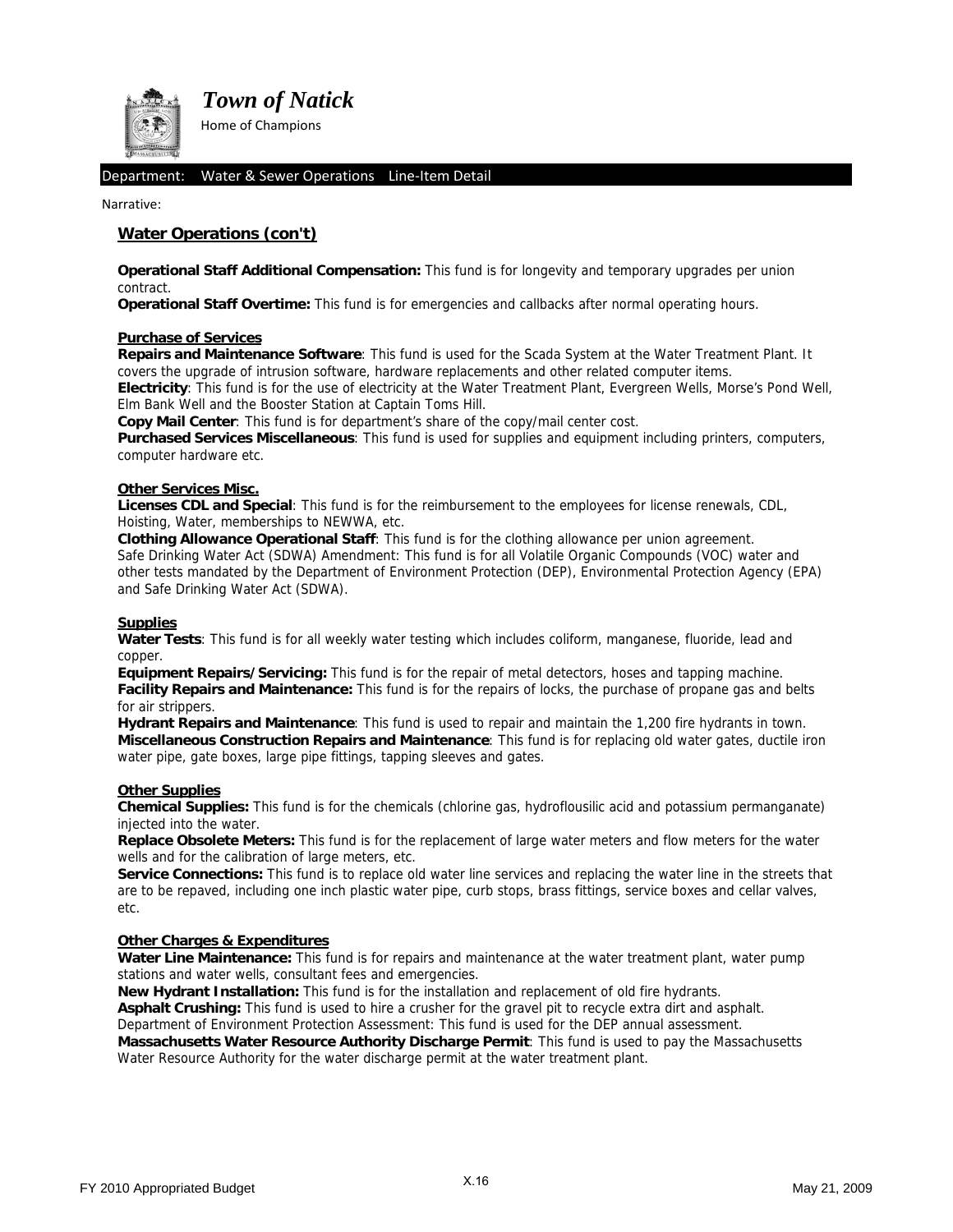

Home of Champions

#### Department: Water & Sewer Operations Line-Item Detail

Narrative:

#### **Utility Billing Operations**

#### **Personnel Services**

**Salaries Operational Staff Salaries** for two staff positions are funded in this line item. This positions are responsible for preparation of monthly water and sewer charges, special billings (final bills, flat charges, etc.), printing of water / sewer bills, posting payments, customer service inquiries, file maintenance, etc. A full time position has been reduced in the Collector's budget after an employee retirement. This position (Administrative Assistant) will be funded in the amount of 50% via indirect charge to the General Fund. The addition of a part time position is also included in this staffing change.

Part Time Operational This funds 240 hours of part time operational staff. This position will provide administrative / clerical support to the Finance Director/ Collector and will be available during peak receipt periods to supplement the full time Utility Billing staff.

**Overtime Operational** This funds overtime worked by operational staff during peak receipt periods.

#### **Purchase of Services**

**Repairs and Maintenance** This is for the maintenance and repair of business equipment used in the Collector's office for Utility Billing purposes. The primary equipment is the high speed laser printer used for production of the water / sewer bills and bar code scanning equipment, etc.

**In State Travel/Meetings** For attendance at Department of Revenue seminars, Treasurer / Collector Association meetings, and administrative / clerical support staff seminars.

**Training and Education** The costs related to POINT Software training, Neptune meter reading and inventory systems, and PC specialized training seminars, etc.

**Communication Telephone** This is the proportional costs assigned to the Utility Billing for telephone service. **Communication Postage** This is the direct cost associated with the mailings from the Utility Billing Collector's Office. (Water / Sewer bills, water quality survey, water ban, etc.) This item is reduced to reflect the actual amounts expended over the past several years. There has not been a need to mail notices for a mandatory water BAN. Costs will also be reduced as a result of utility billing enhancements which include CASS certified mailing of bills.

Collection Activities These funds are for additional mailings of notices of unpaid / delinquent charges, and demand bills, and other accounts receivable.

**Copy/Mail Center Fees** This is the proportional cost assigned to the Utility Billing Collector's Office for mail center labor for mail handling and copy charges.

#### **Technical & Professional Services**

**Utility Billing Software** This is utilized for minor programming modifications for water / sewer billing. These would include modifications not included in the annual maintenance that Point Software provides for the Water and Sewer receivable / collection system. The annual maintenance contracts for all Point Software applications are included in the Information Technology budget. This line item was increased by \$10,000 in FY2009 to facilitate the programming / modifications of an improved bill format, revenue forecasting, and web applications.

**Utility Billing Printing** The cost of services and supplies for the preparation of water / sewer bills including forms, consumables (toner), CASS certification software (Accu-Zip). This line item was increased to include a non capital lease for software to facilitate CASS certified mailings (see reduction in Postage).

#### **Supplies**

**Office Supplies** General office supplies for the Utility Billing Collector's Office for employee benefit and bank reconciliation functions functions.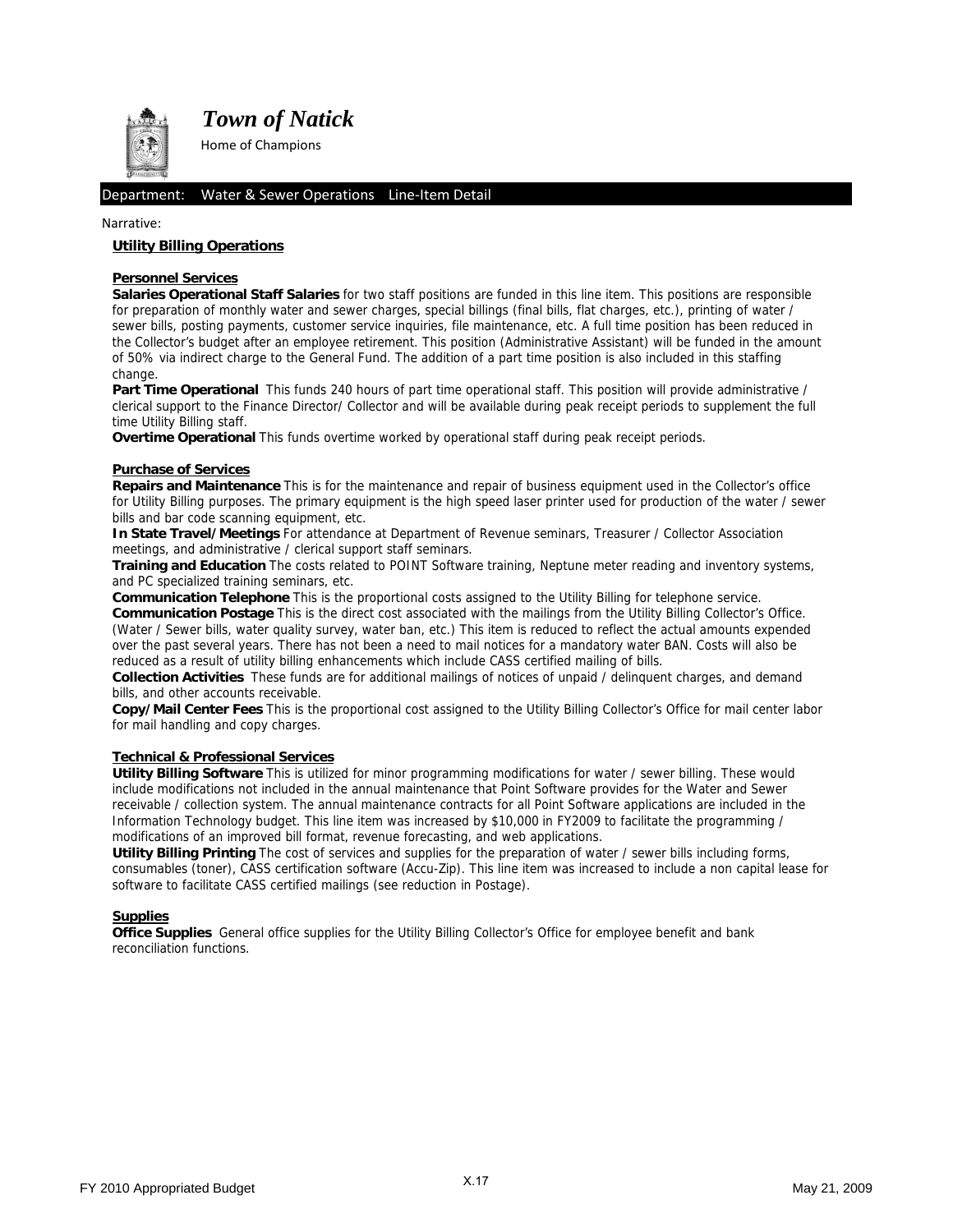

Home of Champions

## Department: Water & Sewer Operations Line-Item Detail

## **Employee Benefits**

Pays for benefits for Water & Sewer Benefit eligible employees.

## **Debt Service**

## **Principal Payments:**

The requested budget amount of \$1,777,370 represents repayment of principal for multiple water and sewer capital improvement projects.

## **Interest Payments:**

The requested budget amount of \$637,682 represents the respective interest payments associated with general obligation bonds issued for water and sewer projects. Of that amount, \$46,000 represents the estimated amount for Bond Anticipation Notes & issue costs (bond counsel, financial advisor, rating agency fees, etc.) for authorized borrowings.

## **Reserve Fund**

Covers \$200,000 for emergencies & unforeseen contingencies within the fund.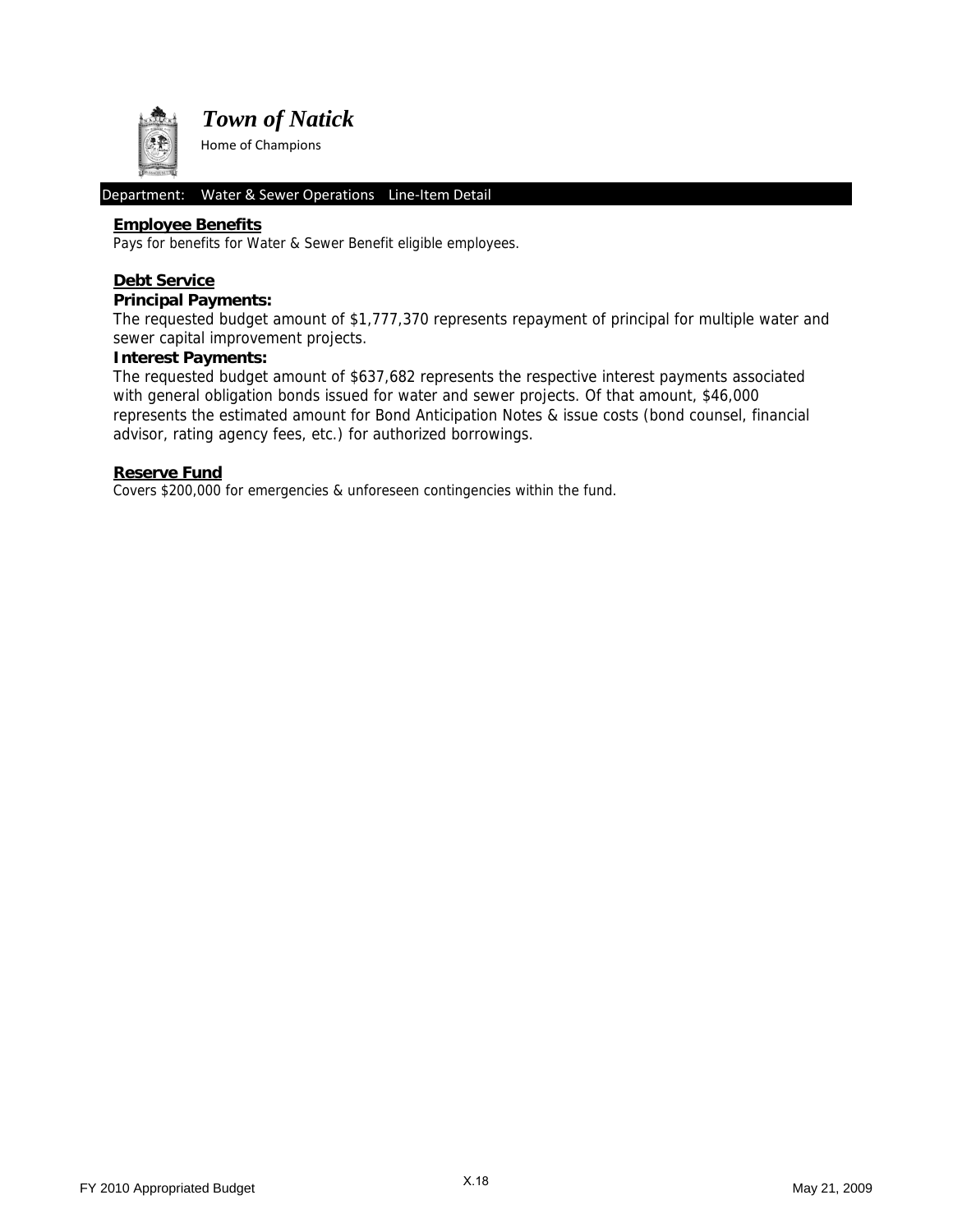

Home of Champions

#### Department: Water/Sewer Debt Service ‐ Principal 2009 2010 2011 2012 2013 2014 20152015 Issue Total Year of Issue Project Amount Issued Principal Principal Principal Principal Principal Principal Principal Balance Principal 1998 Water Treatment Plant  $\begin{array}{ccccccccccccc} \text{$\$} & 1,175,000 & \text{$\$} & 63,000 & \text{$\$} & 62,000 & \text{$\$} & 62,000 & \text{$\$} & 62,000 & \text{$\$} & 62,000 & \text{$\$} & 62,000 & \text{$\$} & 62,000 & \text{$\$} & 52,000 & \text{$\$} & 243,000 & \text{$\$} & 605,000 & \text{$\$} & 600 & \text$ 1998 Sewer (Pleasant, Rockwood,etc.) | \$285,000 | \$11,000 | \$12,000 | \$12,000 | \$12,000 | \$12,000 | \$12,000 | \$49,000 | \$121,000 | \$121,000 | \$121,000 | \$121,000 | \$121,000 | \$121,000 | \$121,000 | \$121,000 | \$121,000 \$121, 1999 Sewer (Pleasant, Eliot, Union, etc.) | \$750,000 | \$40,000 | \$40,000 | \$35,000 | \$35,000 | \$35,000 | \$35,000 \$ 35,000 \$ 390,000 \$ 390,000 \$ 390,000 \$ 1999|Sewer (Union St) |\$ 615,000 |\$ 30,000 |\$ 30,000 |\$ 30,000 |\$ 30,000 |\$ 30,000 |\$ 125,000 |\$ 305,000 1999 Water (Lakeshore Dr)  $\begin{array}{cccc} \s\; & 500,000 & \text{$\frac{1}{3}$} & 25,000 & \text{$\frac{1}{3}$} & 25,000 & \text{$\frac{1}{3}$} & 25,000 & \text{$\frac{1}{3}$} & 25,000 & \text{$\frac{1}{3}$} & 25,000 & \text{$\frac{1}{3}$} & 25,000 & \text{$\frac{1}{3}$} & 25,000 & \text{$\frac{1}{3}$} & 25,000 & \text{$\frac{1}{3}$} & 2$ 2000 Water (Lakeshore Dr) 540,000 \$ 30,000 \$ 25,000 \$ 25,000 \$ 25,000 \$ 25,000 \$ 25,000 \$ 150,000 \$ 300,000 \$ 2000 Sewer (Boden Ln & Water, Lincoln, etc \$ 1,335,000 | \$ 90,000 | \$ 90,000 | \$ 90,000 | \$ 40,000 | \$ 40,000 | \$ 580,000 \$ 580,000 \$ 580,000 \$ 590,000 \$ 580,000 \$ 580,000 \$ 580,000 \$ 580,000 \$ 590,000 \$ 590,000 \$ 590,000 2002|Water Meters | \$ 1,800,000 | \$ 180,000 | \$ 180,000 | \$ 180,000 | \$ - | \$ - | \$ - | \$ 540,000 2002|Water Relining | \$ 700,000 | \$ 70,000 | \$ 70,000 | \$ 70,000 | \$ - | \$ - | \$ - | \$ 210,000 2002|Water Relining | \$ 1,420,000 | \$ 140,000 | \$ 140,000 | \$ 140,000 | \$ - | \$ - | \$ - | \$ 420,000 2002 Sewer (Lakeshore Rd)  $\frac{1}{3}$  430,000  $\frac{1}{3}$  20,000  $\frac{1}{3}$  20,000  $\frac{1}{3}$  20,000  $\frac{1}{3}$  20,000  $\frac{1}{3}$  20,000  $\frac{1}{3}$  20,000  $\frac{1}{3}$  260,000 2002 Sewer (Leach Ln) \$ 210,000 \$ 10,000 \$ 10,000 \$ 10,000 \$ 10,000 \$ 10,000 \$ 10,000 \$ 10,000 \$ 70,000 \$ 130,000 2003 Water Elm Bank \*Refundedd |\$ 1,375,000 |\$ 155,000 |\$ 150,000 |\$ 145,000 |\$ 140,000 |\$ 135,000 |\$ - |\$ - |\$ 570,000 2004 Water Meters \$ 350,000 \$ 35,000 \$ 35,000 \$ 35,000 \$ 35,000 \$ 35,000 \$ 35,000 -\$ \$ - \$ 175,000 2005 Sewer I&I (MWRA) \$ 338,250 \$ 67,650 \$ 67,650 -\$ -\$ -\$ -\$ -\$ \$ - \$ 67,650 2006 Sewer (Speen St, Park Ave \$ 2,100,000 \$ 105,000 \$ 105,000 \$ 105,000 \$ 105,000 \$ 105,000 \$ 105,000 \$ 1,890,000<br>2007 Water Treatment (MWPAT) \*Refunded \$ 4,884,838 \$ 210,014 \$ 215,720 \$ 221,640 \$ 227,662 \$ 233,911 \$ 243, 2007 Water Treatment (MWPAT) \*Refunded \$ 4.884.838 | \$ 210,014 | \$ 215,720 | \$ 221,640 | \$ 227,662 | \$ 233,911 | \$ 243,023 | \$ 250,438 | \$ 3,022,977 | \$ 4.415,370 2008 Water Treatment Plant \*Refunded 225,925 \$ 30,925 \$ 30,000 \$ 30,000 \$ 30,000 \$ 30,000 \$ 25,000 \$ 20,000 \$ 30,000 \$ 195,000 \$ 2009|Water Relining | \$ 3,000,000 | \$ 300,000 | \$ 300,000 | \$ 300,000 | \$ 300,000 | \$ 300,000 | \$ 900,000 | \$ 2,700,000 2009 Equipment W-9 Backhoe  $\begin{array}{cccc} | \text{ $s$} & 90,000 | \text{ $s$} & 10,000 | \text{ $s$} & 10,000 | \text{ $s$} & 10,000 | \text{ $s$} & 10,000 | \text{ $s$} & 10,000 | \text{ $s$} & 10,000 | \text{ $s$} & 10,000 | \text{ $s$} & 20,000 | \text{ $s$} & 80,000 | \text{ $s$} & 10,000 | \text{ $s$} & 1$ 2009|Equipment W-29 Dump Truck | \$ 70,000 | \$ 20,000 | \$ 15,000 | \$ - | \$ - | \$ - | \$ 50,000 | Enterprise Fund Estimated Final Phase V \$ 1,400,000 -\$ \$ 140,000 \$ 140,000 \$ 140,000 \$ 140,000 \$ 140,000 \$ 140,000 \$ 560,000 \$ 1,400,000 \$ -\$ - -\$ -\$ -\$ -\$ -\$ -\$ \$ - \$ - \$ - -\$ -\$ -\$ -\$ -\$ -\$ -\$ \$ - \$ - Water and Sewer Enterprise Principa \$ 23,594,013 \$ 1,642,589 \$ 1,777,370 \$ 1,700,640 \$ 1,651,662 \$ 1,247,911 \$ 1,117,023 \$ 1,074,438 \$ 7,109,977 \$ 15,679,020

**Total Balance Remaining \$ 15,679,020 \$ 13,901,650 \$ 12,201,010 \$ 10,549,348 \$ 9,301,438 \$ 8,184,414 \$ 7,109,977 \$ -**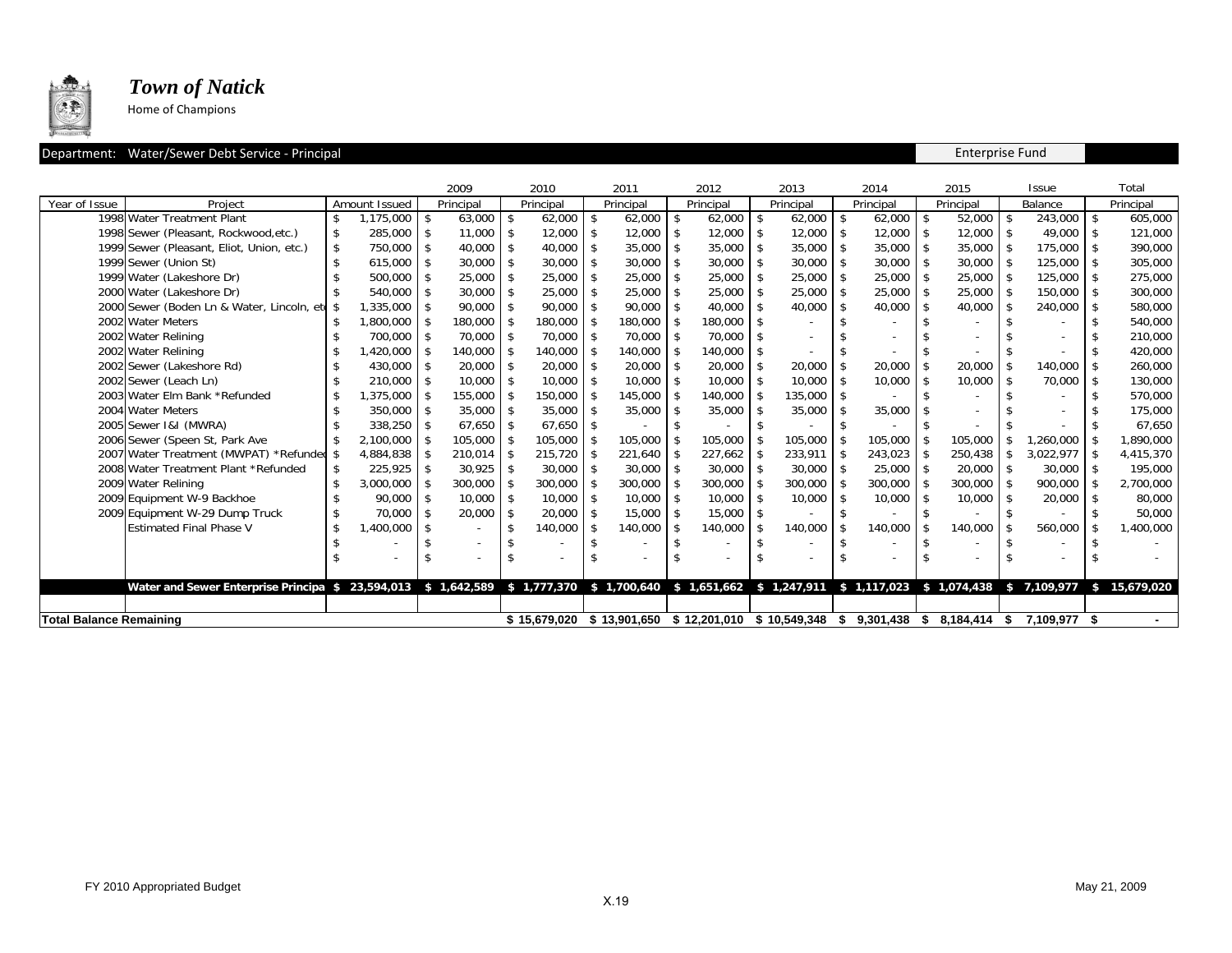

Home of Champions

|                                | Department: Water/Sewer Debt Service - Interest<br><b>Enterprise Fund</b> |                    |               |                    |                    |                    |                    |                    |                       |                    |                    |               |                                                                       |                    |                    |                    |                          |                         |                |                    |                      |
|--------------------------------|---------------------------------------------------------------------------|--------------------|---------------|--------------------|--------------------|--------------------|--------------------|--------------------|-----------------------|--------------------|--------------------|---------------|-----------------------------------------------------------------------|--------------------|--------------------|--------------------|--------------------------|-------------------------|----------------|--------------------|----------------------|
|                                |                                                                           |                    |               |                    |                    |                    |                    |                    |                       |                    |                    |               |                                                                       |                    |                    |                    |                          |                         |                |                    |                      |
|                                |                                                                           |                    |               |                    | 2009               |                    | 2010               |                    | 2011                  |                    | 2012               |               | 2013                                                                  |                    | 2014               |                    | 2015                     |                         | <b>Issue</b>   |                    | Total                |
| Year of Issue                  | Project                                                                   |                    | Amount Issued |                    | Interest           |                    | Interest           |                    | Interest              |                    | Interest           |               | Interest                                                              |                    | Interest           |                    | Interest                 |                         | Balance        |                    | Interest             |
|                                | 1998 Water Treatment Plant                                                | \$                 | 1,175,000     |                    | 30,905             | $\sqrt{3}$         | 27,780             | \$                 | 24,835                | -\$                | 22,014             | \$            | $19,131$ \$                                                           |                    | 16,186             | \$                 | $13,424$ \$              |                         | $25,675$ \$    |                    | 149,045              |
|                                | 1998 Sewer (Pleasant, Rockwood, etc.)                                     | $\sqrt[6]{3}$      | 285,000       | \$                 | 6,145              | $\vert$ \$         | 5,570              | \$                 | 5,000                 | <b>S</b>           | 4,454              | \$            | 3,896                                                                 | $\mathfrak{S}$     | 3,326              | $\sqrt{2}$         | 2,744                    | \$                      | 4,975          | $\sqrt{2}$         | 29,965               |
|                                | 1999 Sewer (Pleasant, Eliot, Union, etc.)                                 | $\sqrt{2}$         | 750,000       | $\mathbf{\hat{S}}$ | 20,598             | l \$               | 18,738             | \$                 | 16,958                | \$                 | 15,264             | \$            | 13,536                                                                | $\mathfrak{S}$     | 11,786             | $\sqrt{2}$         | 10,014                   | $\sqrt[6]{3}$           | 22,881         | $\mathsf{\$}$      | 109,178              |
|                                | 1999 Sewer (Union St)                                                     | $\mathbf{\hat{S}}$ | 615,000       |                    | 16,053             | l \$               | 14,658             | \$                 | $13,233$ \$           |                    | 11,781             | \$            | 10,300                                                                | \$                 | 8,800              | \$                 | 7,281                    | $\sqrt[6]{3}$           | 16,344         | $\mathsf{\$}$      | 82,396               |
|                                | 1999 Water (Lakeshore Dr)                                                 | $\mathbf{\hat{S}}$ | 500,000       |                    | 14,463             | l \$               | 13,300             | \$                 | $12,113$ \$           |                    | 10,903             | \$            | 9,669                                                                 | $\mathfrak{S}$     | 8,419              | $\mathbf{\hat{S}}$ | 7,153                    | $\sqrt[6]{\frac{1}{2}}$ | 16,344         | $\sqrt{2}$         | 77,900               |
|                                | 2000 Water (Lakeshore Dr)                                                 | $\mathbf{\hat{S}}$ | 540,000       |                    | 16,306             | l \$               | 14,950             | \$                 | 13,700                | $\mathbf{\hat{s}}$ | 12,450             | \$            | 11,200                                                                | $\mathbf{\hat{S}}$ | 9,938              | $\mathbf{\hat{S}}$ | 8,650                    | \$                      | 24,119         | $\mathbf{\hat{S}}$ | 95,006               |
|                                | 2000 Sewer (Boden Ln & Water, Lincoln, etc                                | -\$                | 1,335,000     |                    | 32,114             | l \$               | 27,670             | \$                 | $23,170$ \$           |                    | 19,920             | \$            | 17,920                                                                | $\mathbf{\hat{S}}$ | 15,900             | $\mathbf{\hat{S}}$ | 13,840                   | -\$                     | 38,590         | $\sqrt{2}$         | 157,010              |
|                                | 2002 Water Meters                                                         | \$                 | 1,800,000     |                    | 31,410             | l \$               | 23,760             | \$                 | 16,020                | <b>S</b>           | 8,100              | \$            |                                                                       | $\mathbf{\hat{S}}$ |                    | \$                 |                          | \$                      |                | $\mathsf{\$}$      | 47,880               |
|                                | 2002 Water Relining                                                       | $\mathbf{\hat{S}}$ | 700,000       |                    | 12,215             | l \$               | 9,240              | $\mathbf{\hat{S}}$ | 6,230                 | <b>S</b>           | 3,150              | \$            | $\sim$                                                                | $\mathbf{\hat{S}}$ |                    | \$                 | $\overline{\phantom{a}}$ | \$                      | $\blacksquare$ | \$                 | 18,620               |
|                                | 2002 Water Relining                                                       | -\$                | 1,420,000     |                    | 24,430             | l \$               | 18,480             | \$                 | 12,460                | $\mathbf{\hat{S}}$ | 6,300              | \$            |                                                                       |                    |                    | $\mathsf{\$}$      |                          | \$                      |                | \$                 | 37,240               |
|                                | 2002 Sewer (Lakeshore Rd)                                                 | \$                 | 430,000       |                    | 13,410             | l \$               | 12,560             | $\mathbf{\hat{S}}$ | 11,700                | $\mathfrak{S}$     | 10,820             | \$            | 9,920                                                                 | $\mathbf{\hat{S}}$ | 9,000              | $\sqrt{2}$         | 8,040                    | $\sqrt{2}$              | 28,260         | \$                 | 90,300               |
|                                | 2002 Sewer (Leach Ln)                                                     | $\sqrt{2}$         | 210,000       | \$                 | 6,705              | l \$               | 6,280              | $\mathbf{\hat{S}}$ | $5,850$ \$            |                    | 5,410              | \$            | 4,960                                                                 | $\mathfrak{S}$     | 4,500              | $\sqrt{2}$         | 4,020                    | \$                      | 14,130         | $\sqrt{2}$         | 45,150               |
|                                | 2003 Water Elm Bank *Refunded                                             | $\mathbf{\hat{S}}$ | 1,375,000     |                    | 24,400             | l \$               | 19,050             | \$                 | 13,900                | \$                 | 8,200              | \$            | 2,700                                                                 | $\mathsf{\$}$      |                    | $\mathsf{\$}$      |                          | \$                      |                | \$                 | 43,850               |
|                                | 2004 Water Meters                                                         | $\mathbf{\hat{S}}$ | 350,000       |                    | 7,963              | l \$               | 6,913              | $\mathfrak{S}$     | 5,600                 | \$                 | 4,200              | \$            | 2,800                                                                 | \$                 | 1,400              | \$                 |                          | \$                      |                | \$                 | 20,913               |
|                                | 2005 Sewer 1&I (MWRA)                                                     | $\mathbf{\hat{S}}$ | 338,250       | -\$                |                    | $\mathbf{\hat{S}}$ |                    | \$                 |                       | \$                 |                    | \$            |                                                                       | \$                 |                    | \$                 |                          | \$                      |                | \$                 |                      |
|                                | 2006 Sewer (Speen St, Park Ave                                            | \$                 | 2,100,000     |                    | 79,275             | l \$               | 74,681             | \$                 | 70,350                | \$                 | 66,150             | \$            | 62,081                                                                | $\mathbf{\hat{S}}$ | 58,144             | \$                 | 54,206                   | $\sqrt[6]{3}$           | 312,506        | -\$                | 698,119              |
|                                | 2007 Water Treatment (MWPAT) *Refunded                                    | \$                 | 4,884,838     |                    | 124,071            | l \$               | 118,366            | \$                 | 112,446               | \$                 | 106,425            | \$            | 100,177                                                               | $\mathfrak{S}$     | 91,065             | $\sqrt{2}$         | 83,651                   | \$                      | 293,499        | \$                 | 905,629              |
|                                | 2008 Water Treatment Plant *Refunded                                      | \$                 | 225,925       |                    | 8,756              | l \$               | 6,500              | \$                 | 5,525                 | $\mathfrak{S}$     | 4,550              | \$            | 3,575                                                                 | $\mathfrak{S}$     | 2,600              | \$                 | 1,788                    | \$                      | 1,650          | $\sqrt{2}$         | 26,188               |
|                                | 2009 Water Relining                                                       | $\mathbf{\hat{S}}$ | 3,000,000     |                    | 61,688             | $\frac{1}{3}$      | 111,375            | \$                 | 96,375                | \$                 | 81,375             | \$            | 66,375                                                                | \$                 | 56,250             | \$                 | 45,750                   | \$                      | 70,500         | $\mathsf{\$}$      | 528,000              |
|                                | 2009 Equipment W-9 Backhoe                                                | $\sqrt{2}$         | 90,000        |                    | 1,856              | <b>S</b>           | 3,313              | \$                 | 2,813                 | \$                 | 2,313              | $\mathsf{\$}$ | 1,813                                                                 | \$                 | 1,475              | $\sqrt{2}$         | 1,125                    | \$                      | 1,150          | $\sqrt{2}$         | 14,000               |
|                                | 2009 Equipment W-29 Dump Truck                                            | \$                 | 70,000        |                    | 1,650              | l \$               | 2,500              | \$                 | 1,500                 | $\mathfrak{S}$     | 750                | \$            |                                                                       | $\mathbf{\hat{S}}$ |                    | $\mathsf{\$}$      |                          | \$                      |                | \$                 | 4,750                |
|                                | <b>Estimated Final Phase V</b>                                            | $\sqrt{2}$         | 1,400,000     | -\$                |                    | -\$                | 56,000             | $\mathbf{\hat{S}}$ | 50,400                | $\mathbf{\hat{S}}$ | 44,800             | \$            | 39,200                                                                | \$                 | 33,600             | \$                 | 28,000                   | -\$                     | 56,000         | -\$                | 308,000              |
|                                | <b>BANs and Issue Costs</b>                                               | $\mathsf{\$}$      |               |                    | 20,000             | - \$               | 46,000             | \$                 | 20,000                | \$                 | 20,000             | \$            | 20,000                                                                | \$                 | 20,000             | $\mathfrak{S}$     | 20,000                   | \$                      |                | \$                 | 146,000              |
|                                |                                                                           | $\mathbf{\hat{S}}$ |               |                    |                    | -\$                |                    | $\mathbf{\hat{S}}$ |                       | \$                 |                    | \$            |                                                                       | $\mathbf{\hat{S}}$ |                    | $\mathfrak{F}$     |                          | $\mathbf{\hat{S}}$      |                | \$                 |                      |
|                                |                                                                           |                    |               |                    |                    |                    |                    |                    |                       |                    |                    |               |                                                                       |                    |                    |                    |                          |                         |                |                    |                      |
|                                | Water and Sewer Enterprise - Inte $$23,594,013$ $$554,411$ $$$            |                    |               |                    |                    |                    |                    |                    | 637,682 \$ 540,176 \$ |                    | 469,329 \$         |               | $399,253$ \$                                                          |                    | 352,388 \$         |                    | 309,687                  | $\mathbf{s}$            |                |                    | 926,623 \$ 3,635,137 |
| <b>Total Balance Remaining</b> |                                                                           |                    |               |                    |                    | \$                 | 3,635,137          | - \$               | 2,997,455             | - \$               | 2,457,279          | -\$           | 1,987,950                                                             | \$                 | 1.588.698          | \$                 | 1.236.310                | Ŝ.                      | 926.623        | \$                 |                      |
|                                |                                                                           |                    |               |                    |                    |                    |                    |                    |                       |                    |                    |               |                                                                       |                    |                    |                    |                          |                         |                |                    |                      |
| <b>Summary of Debt</b>         |                                                                           |                    |               |                    |                    |                    |                    |                    |                       |                    |                    |               |                                                                       |                    |                    |                    |                          |                         |                |                    |                      |
|                                |                                                                           |                    |               |                    | <b>Fiscal Year</b> |                    | <b>Fiscal Year</b> |                    | <b>Fiscal Year</b>    |                    | <b>Fiscal Year</b> |               | <b>Fiscal Year</b>                                                    |                    | <b>Fiscal Year</b> |                    | <b>Fiscal Year</b>       |                         |                |                    |                      |
|                                |                                                                           |                    |               |                    | 2009               |                    | 2010               |                    | 2011                  |                    | 2012               |               | 2013                                                                  |                    | 2014               |                    | 2015                     |                         | <b>Issue</b>   |                    | Total                |
| Principal                      |                                                                           |                    |               | \$                 | $\sim$             | \$                 | $1,777,370$ \$     |                    | $1,700,640$ \$        |                    | $1,651,662$ \$     |               | $1,247,911$ \$                                                        |                    | $1,117,023$ \$     |                    | $1,074,438$ \$           |                         |                |                    | 15,679,020           |
| Interest                       |                                                                           |                    |               | \$                 | $\sim$             | \$                 | 637,682 \$         |                    | 540,176 \$            |                    | 469,329 \$         |               | $399,253$ \$                                                          |                    | 352,388            | -\$                | 309,687 \$               |                         | 926,623 \$     |                    | 3,635,137            |
| <b>Total</b>                   |                                                                           |                    |               | \$                 | $\sim$             | \$                 | $2,415,052$ \$     |                    | $2,240,816$ \$        |                    | $2,120,991$ \$     |               | $1,647,163$ \$                                                        |                    | $1,469,411$ \ \$   |                    | $1,384,124$ \$           |                         | 8,036,600      | <b>S</b>           | 19,314,158           |
|                                |                                                                           |                    |               |                    |                    |                    |                    |                    |                       |                    |                    |               |                                                                       |                    |                    |                    |                          |                         |                |                    |                      |
| <b>Total Balance Remaining</b> |                                                                           |                    |               |                    |                    | S.                 |                    |                    |                       |                    |                    |               | 18.094.073 \$ 16.142.467 \$ 14.322.001 \$ 12.196.511 \$ 10.770.849 \$ |                    |                    |                    | 9.568.539                | - \$                    | 15.146.577 \$  |                    |                      |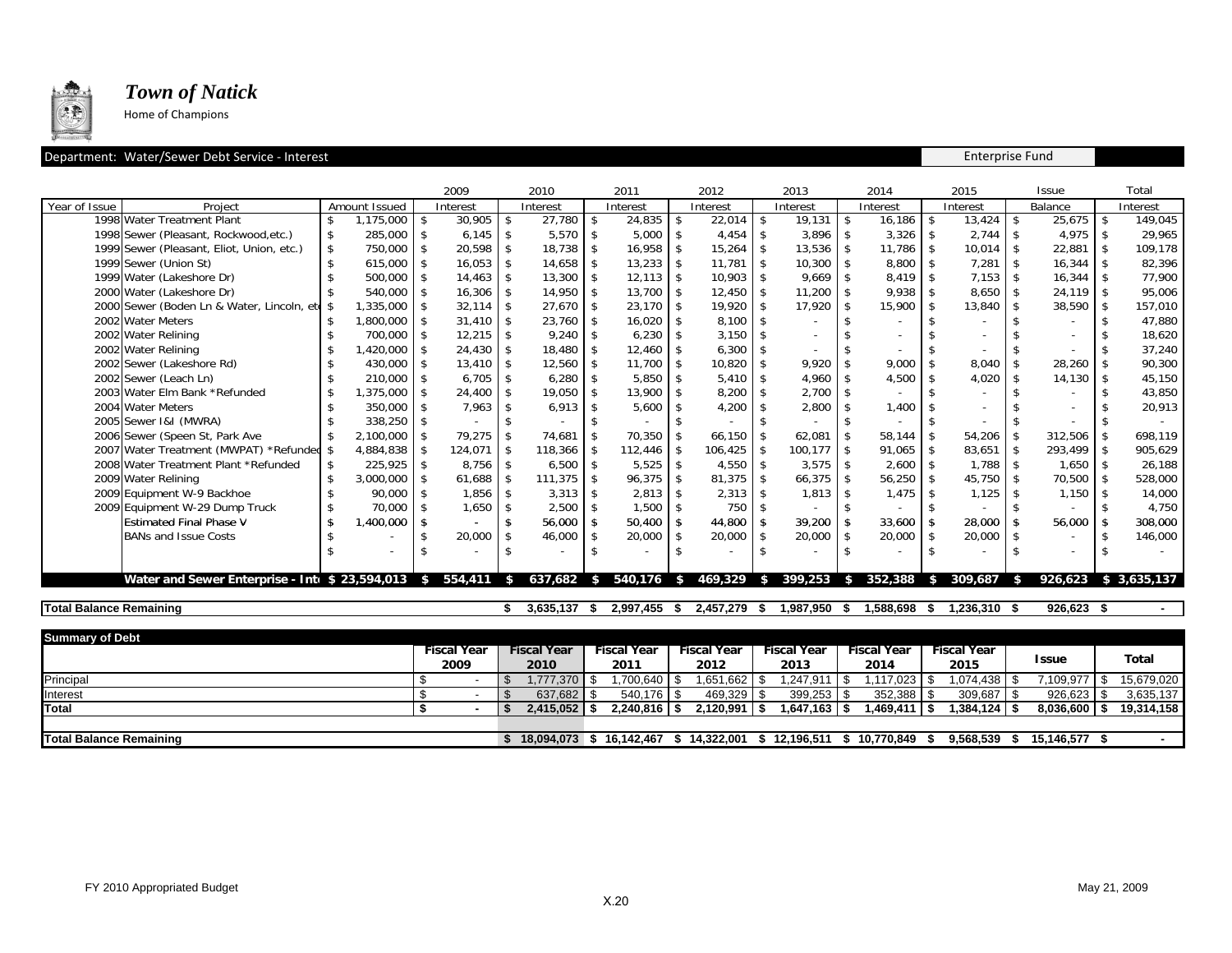## **Analysis of Projected FY 2010**

*Insurance Appropriation*

**Based on February 2009 Enrollment with February 2009 rates as set by West Suburban Health Group**

|                                                                                                                                                                                 |                 |                    | <b>Active Employees</b>    |                              |                         |                                |                            |                                                | <b>Retirees</b>                                                                              |       |                                |                                |
|---------------------------------------------------------------------------------------------------------------------------------------------------------------------------------|-----------------|--------------------|----------------------------|------------------------------|-------------------------|--------------------------------|----------------------------|------------------------------------------------|----------------------------------------------------------------------------------------------|-------|--------------------------------|--------------------------------|
| <b>Active Employees Plans:</b>                                                                                                                                                  | Individual      |                    |                            |                              |                         |                                |                            |                                                | <b>Senior Plans:</b>                                                                         |       | Individual                     |                                |
| <b>HEALTH PLANS:</b>                                                                                                                                                            | Total           |                    | <b>Town Share</b>          | Total                        | Family                  | Town Share                     |                            | <b>Total Cost</b>                              | <b>HEALTH PLANS:</b>                                                                         | Total |                                | <b>Town Share</b>              |
| <b>Network Blue</b><br>Monthly Rates (Regular Members)                                                                                                                          | \$<br>651.00    | <u>%</u><br>86.38% | \$                         | \$<br>562.33 1,747.00 77.30% | $\frac{9}{6}$           | \$<br>1,350.43                 |                            | \$                                             | First Seniority*<br>Monthly Rates (Senior Care)                                              | \$    | <u>%</u><br>223.00 50.00%      | \$<br>111.50                   |
| Participants<br><b>Annual Total</b>                                                                                                                                             |                 |                    | $\overline{2}$<br>\$13,496 |                              |                         | $\overline{2}$<br>$$32,410$ \$ |                            | 45,906                                         | Monthly Rates (Senior Care)<br>Participants<br>Total                                         |       | 245.30 50.00%                  | 122.65<br>\$0                  |
| Harvard/Pilgrim PPO<br>Rates (Regular Members)<br>Participants<br><b>Annual Total</b>                                                                                           | 1,206.00 50.00% |                    | $\mathbf{1}$<br>\$7,236    | 603.00 2,680.00 50.00%       |                         | 1,340.00<br>0<br>$$0$ \$       |                            | 7,236                                          | <b>HPHC Medicare Enhancement</b><br>Monthly Rates (Senior Care)<br>Participants<br>Total     |       | 406.00 50.00%                  | 203.00<br>\$4,872              |
| Harvard/Pilgrim EPO<br>Monthly Rates (Regular Members)<br>Participants Includes 25 N/H)<br><b>Annual Total</b>                                                                  | 605.00          | 84.96%             | 5<br>\$30,840              | 514.01 1,577.00 76.71%       |                         | 1,209.72<br>8<br>$$116,133$ \$ |                            | 146,973                                        | Fallon Senior Plan *<br>Monthly Rates (Senior Care)<br>Monthly Rates (Senior Care)           |       | 207.00 50.00%<br>234.30 50.00% | 103.50<br>117.15               |
| <b>Tufts POS</b><br>Monthly Rates (Regular Members)<br>Participants<br><b>Annual Total</b>                                                                                      | 1,206.00 50.00% |                    | $\circ$<br>\$0             | 603.00 2,680.00 50.00%       |                         | 1,340.00<br>0<br>$$0$ \$       |                            |                                                | Participants<br>Total<br><b>Tufts Medicare Compliment</b><br>Monthly Rates (Senior Care)     |       | 339.00 50.00%                  | \$0<br>169.50                  |
| <b>Tufts EPO</b><br>Monthly Rates (Regular Members)<br>Participants                                                                                                             | 620.00          | 88.73%             | 4                          | 550.13 1,622.00 77.75%       |                         | 1,261.11<br>8                  |                            |                                                | Participants<br><b>Medex III</b>                                                             |       |                                | \$4,068                        |
| <b>Annual Total</b><br><b>Fallon Group Select Care</b><br>Monthly Rates (Regular Members)                                                                                       | 535.00          | 90.00%             | \$26,406                   | 481.50 1.442.00 80.00%       |                         | $$121,066$ \$<br>1,153.60      |                            | 147,472                                        | Monthly Rates (Senior Care)<br>Participants<br>Total                                         |       | 432.00 50.00%                  | 216.00<br>\$12,960             |
| Participants<br><b>Annual Total</b>                                                                                                                                             |                 |                    | 0<br>\$0                   |                              |                         | 0<br>$$0$ \$                   |                            |                                                | <b>Tufts Medicare Preferred</b><br>Monthly Rates (Senior Care)<br>Participants               |       | 164.00 50.00%                  | 82.00<br>O                     |
| <b>Fallon Group Direct Care</b><br>Monthly Rates (Regular Members)<br>Participants<br><b>Annual Total</b>                                                                       | 496.00          | 90.00%             | $\circ$<br>\$0             | 446.40 1,341.00 80.00%       |                         | 1.072.80<br>O<br>$$0$ \$       |                            |                                                | Total<br>Medicare HMO Blue*<br>Monthly Rates (Senior Care)                                   |       | 216.20 50.00%                  | \$0<br>108.10                  |
| <b>RATE SAVER EPO PLANS:</b><br><b>Blue Choice</b><br>Monthly Rates (Regular Members)                                                                                           | 537.00          | 86.38%             |                            | 463.86 1,441.00 76.71%       |                         | 1,105.39                       |                            |                                                | Monthly Rates (Senior Care)<br>Participants<br>Total                                         |       | 245.85 50.00%                  | 122.93<br>\$0                  |
| Participants Includes 25 N/H)<br><b>Annual Total</b><br><b>Fallon Group Direct Care</b>                                                                                         |                 |                    | 0<br>\$0                   |                              |                         | 0<br>$$0$ \$                   |                            |                                                | <b>BCBS Managed Blue for Seniors</b><br>Monthly Rates (Senior Care)<br>Participants<br>Total |       | 386.39 50.00%                  | 193.20<br>\$0                  |
| Monthly Rates (Regular Members)<br>Participants<br><b>Annual Total</b>                                                                                                          | 423.00          | 90.00%             | 0<br>\$0                   | 380.70 1,140.00 80.00%       |                         | 912.00<br>$\Omega$<br>$$0$ \$  |                            | $\overline{\phantom{a}}$                       | Medicare Reimbursement *                                                                     |       |                                |                                |
| <b>Fallon Group Select Care</b><br>Monthly Rates (Regular Members)<br>Participants<br><b>Annual Total</b>                                                                       | 455.00          | 90.00%             | 0<br>\$0                   | 409.50 1,226.00 80.00%       |                         | 980.80<br>$\Omega$<br>$$0$ \$  |                            | $\overline{a}$                                 | Monthly Rate (Jul-Dec)<br>Monthly Rate (Jan-Jun) (6%)<br>Participants<br>Total               |       | 96.40 50.00%<br>102.18 50.00%  | 48.20<br>51.09<br>9<br>\$5,362 |
| Harvard/Pilgrim<br>Monthly Rates (Regular Members)                                                                                                                              | 514.00          | 84.96%             |                            | 436.69 1,341.00 76.71%       |                         | 1,028.68                       |                            |                                                | *Rates Change on 1/1                                                                         |       |                                |                                |
| Participants<br><b>Annual Total</b>                                                                                                                                             |                 |                    | $\mathbf 0$<br>\$0         |                              |                         | $\circ$<br>$$0$ \$             |                            | $\overline{\phantom{a}}$                       |                                                                                              |       |                                |                                |
| <b>Tufts Navigator</b><br>Monthly Rates (Regular Members)<br>Participants<br><b>Annual Total</b>                                                                                |                 | 526.00 88.73%      | 0<br>\$0                   | 466.72 1,379.00 77.75%       |                         | 1,072.17<br>0<br>$$0$ \$       |                            |                                                |                                                                                              |       |                                |                                |
| <b>ITT Hartford Life</b><br>Monthly Rate<br>Participants (All)<br><b>Annual Total</b>                                                                                           |                 |                    | 4.20<br>30<br>\$1,512      |                              |                         | <b>Enrollments</b>             | \$                         | 1,512                                          |                                                                                              |       |                                |                                |
| <b>Premium Cost Summary</b><br><b>WSHG Active Health Plans</b><br>WSHG Retiree Health Plans<br>Medicare Reimbursement<br>Life<br><b>Total Premium</b>                           |                 |                    |                            |                              | Single<br>12<br>9<br>21 | Family<br>18<br>0<br>18        | \$<br>\$<br>\$<br>\$<br>\$ | 347,588<br>21,900<br>5,362<br>1,512<br>376,362 |                                                                                              |       |                                |                                |
| <b>Flu Shots</b><br><b>Sentinel Benefits</b><br>Cook & Co - Consultants<br>All other Miscellaneous Items: (Health Fair/Legal Issues, etc.)<br><b>Total Appropriation Needed</b> |                 |                    |                            |                              |                         |                                | \$<br>\$<br>\$<br>\$<br>\$ | 376,362                                        |                                                                                              |       |                                |                                |

**as of 3/17/2009**